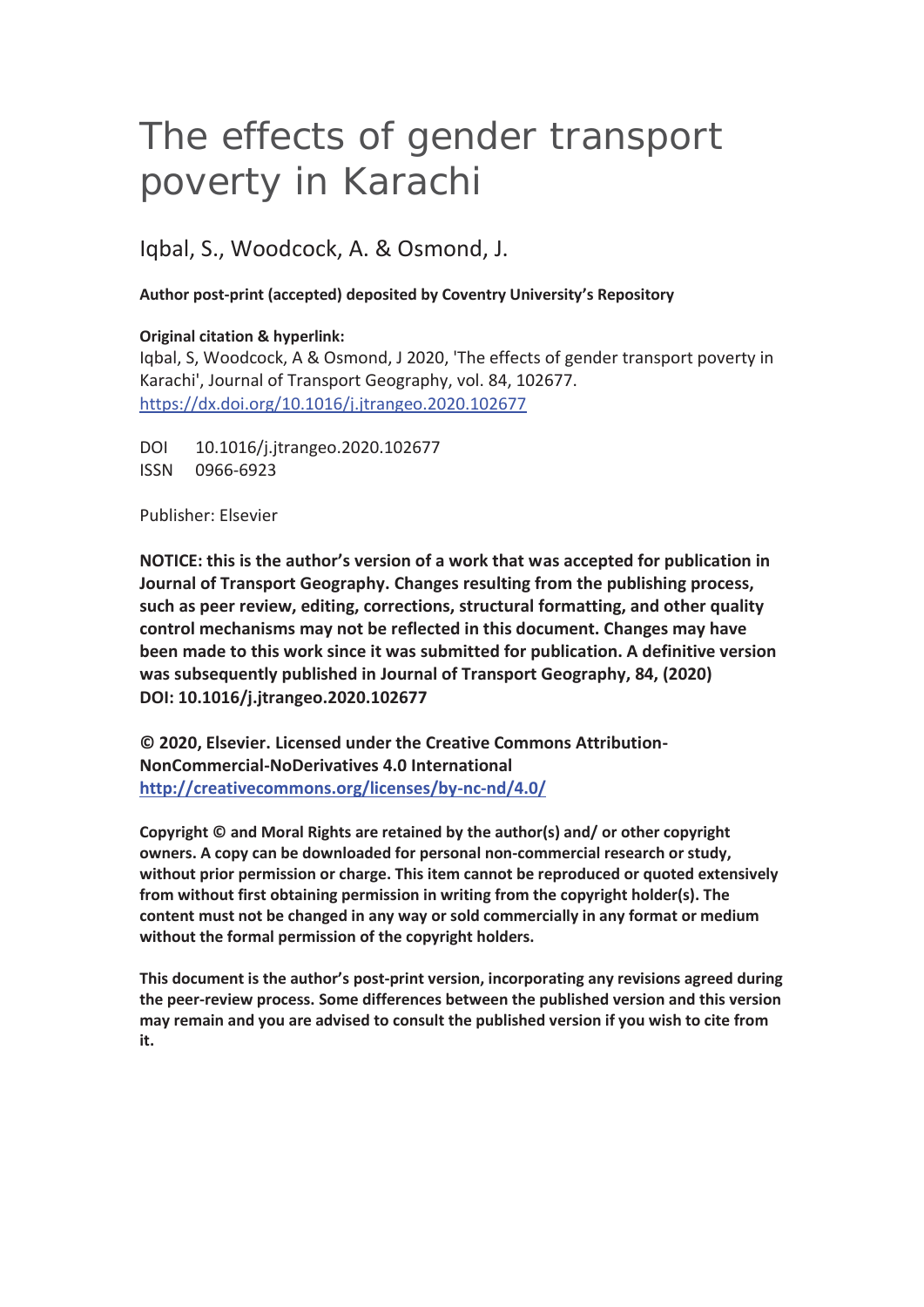# *The effects of gender transport poverty in Karachi*

# **Abstract**

Karachi is the economic hub of Pakistan, with an estimated population of 20 million (Ali, 2017). However, it lacks a systematised public transport service, with few buses and no trains, leaving private bus owners to run poor-quality deregulated services. Although it may be argued that poor service fails to accommodate the needs of the inhabitants of this megacity, women are additionally marginalised by restricted transport services. Men not only have more space allocated to them on public transport but also have the freedom to use alternative and cheaper private modes of transport such as motorbikes and cycles, which are socially discouraged for women. However, there is little literature on the barriers to women's mobility in countries in the Global South, which shows how they are differentially deprived of their agency owing to the cultural norms and gender disparity in transport provision. This paper aims to identify and assess the various aspects of gender transport poverty faced by young working women in Karachi using a quantitative survey. It will broaden the understanding of gender transport poverty in the Global South.

# *1. Introduction*

A sound transport system is widely seen as a pre-requisite for accessing economic opportunities (Haeri, 2002; Anwar, 2013). Historically, transport studies have tended to focus on the technical and monetary aspects of mobility. More recently, there is a growing recognition of the value which mobility carries that renders it an embodiment of freedom (Uteng and Lucas, 2018). There is also an awareness that guaranteeing freedom through mobility requires much more than improving transport infrastructure and necessitates studying mobility practices as 'social texts' to understand the power dynamics that shape mobility experiences and personal autonomy (Doughty and Murray, 2014: 311).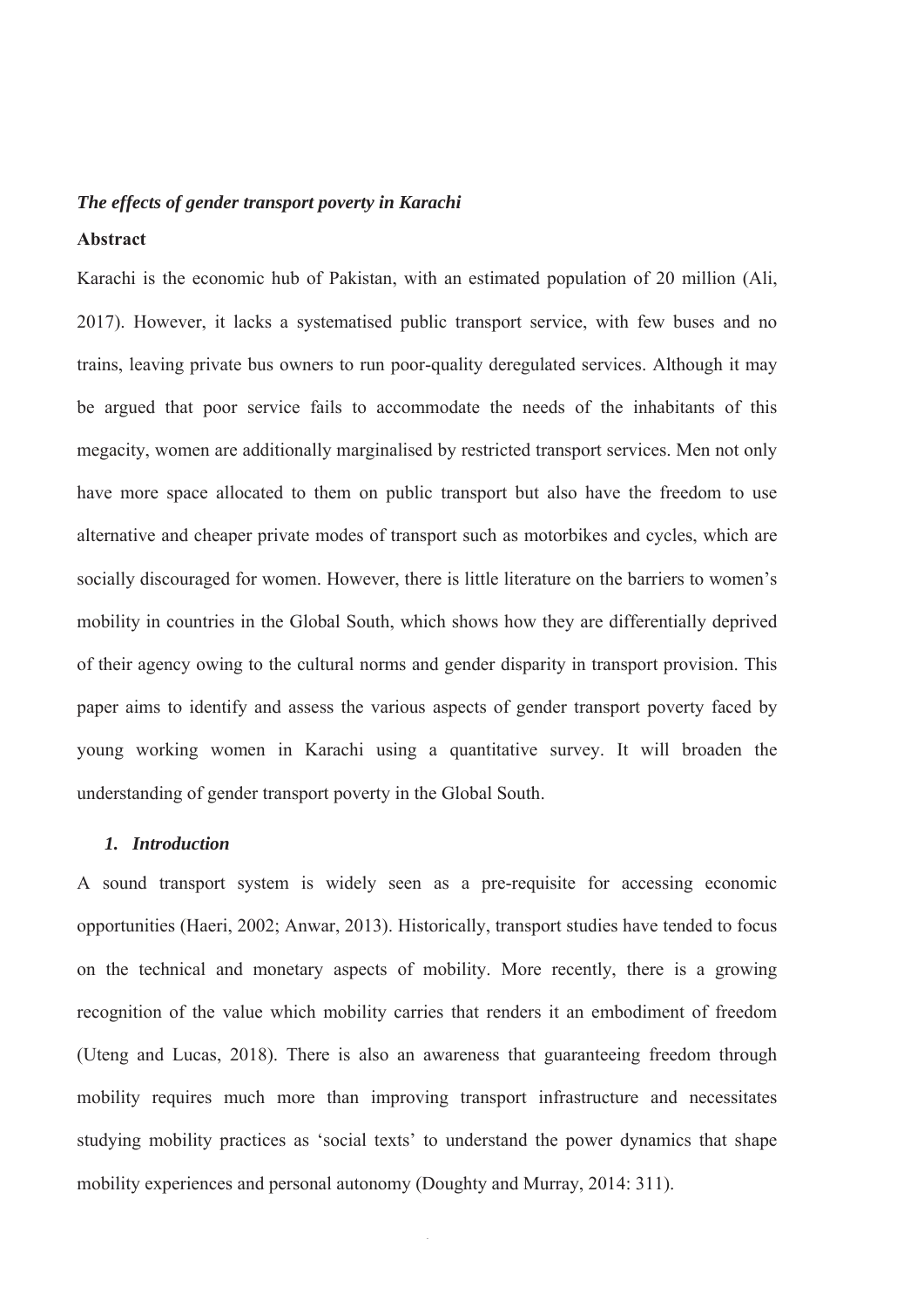However, in the Global South, as represented by Pakistan, technocratic approaches dominate the practices of urban transport authorities (Uteng and Lucas, 2018: 12), and social issues affecting an individual's mobility have not been considered in transport planning (Lucas et al., 2016). There is a lack of empirical research showing the experiences of people in terms of their daily mobility, and the socio-cultural influences acting upon it (Adeel, 2016).

This paper aims to study the concept of transport poverty in the context of Karachi. It argues that in order to adapt this concept for the current context, attention needs to be given to the social and structural barriers faced by women. Hence the argument is supported by a discussion of the factors that impede women's mobility and underlines the ways in which, in Karachi, this is rooted in gender inequality. Such a discussion requires adopting a constructivist approach, since it assumes that human experience is 'embodied, intersubjective, and contingent, and woven into personal and cultural webs of signification' (Simms and Stawarska, 2013: 12). Therefore, the paper recognises that just as gender is socially constructed (Butler, 1990), mobility is socially produced and is relational (Jensen, 2009: 139).

# *2. Background of the study*

# 2.1. Context of the study

Karachi, despite being the economic hub of Pakistan, lacks an efficient and effective public transport service (Ali, Uddin and Imran, 2010). For example, the service provided is unregulated, of poor quality, run by untrained staff and private operators, with just about 20,000 buses and no other forms of mass transit (Ahmed 2019). It has a passenger to seat ratio of 1:40, while in other developing cities - such as Mumbai and Hong Kong - the ratios are 1:12 and 1:8 respectively (Qureshi, 2010: 317). The buses operate on 111 routes– a decrease from the previous figure of 329 routes, despite increases in demand for transport

 $\overline{a}$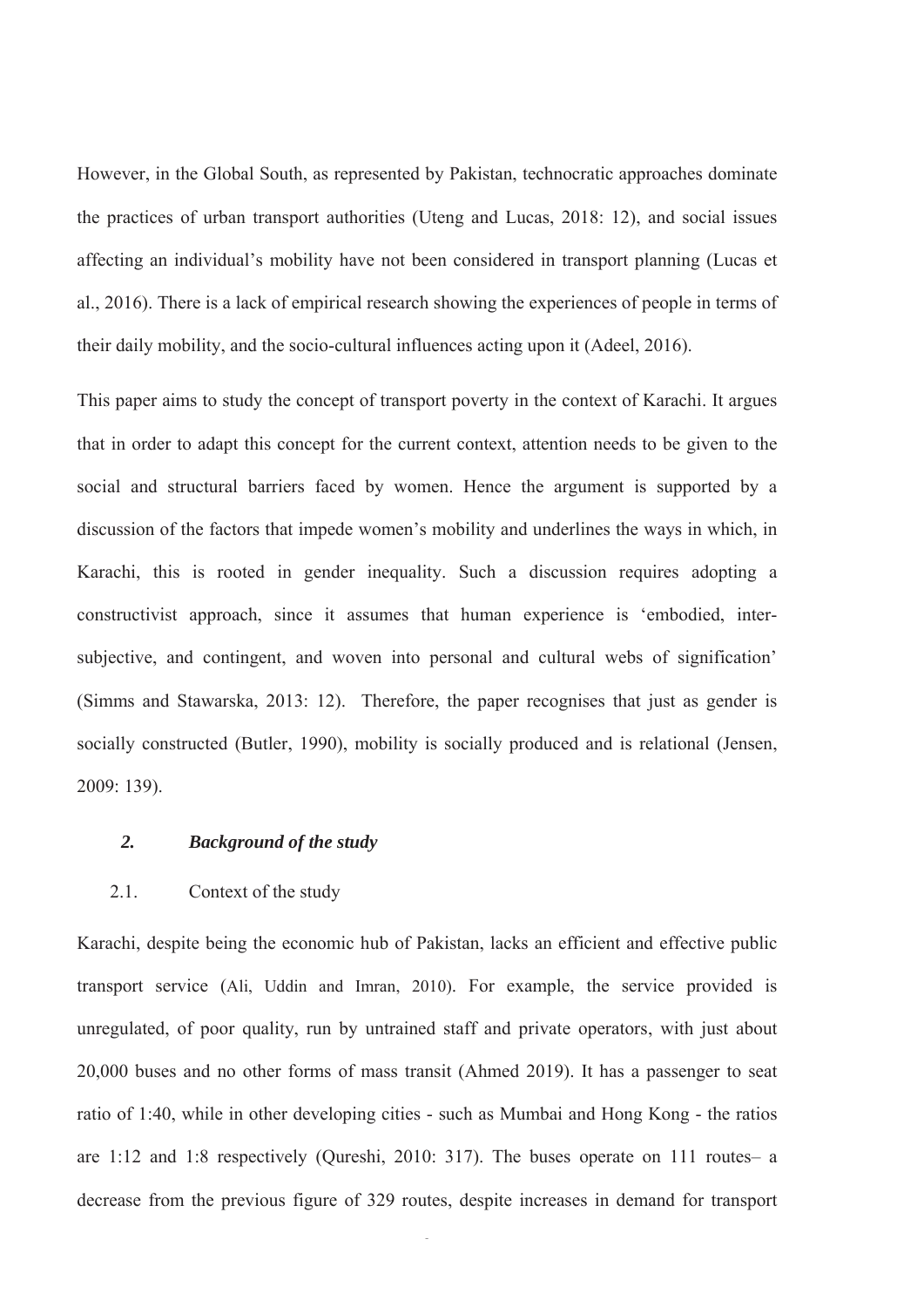(Hashim, 2015). This reduction can be particularly problematic for a city whose population has increased manifold with a growth rate of 5% each year (Khawar, 2017).

Moreover, Karachi's population is 96% Muslim (Hasan and Mohib, 2003: 10). In common with similar cities, gender-segregation in public spaces is considered culturally appropriate and legally enforced. The segregation carries forward into transport, in public buses, men and women sit in separate compartments (Qureshi, 2010), and women are allocated less than 1/3rd of the seats with a ratio of 7:25 (Adeel, 2016). This practice can be seen as 'serving to maintain the on-going lack of acceptance of women's occupation of public space in the wider context such as on the streets and general public realm' (Harrison, 2012: 34). Consequently, their needs are not considered or adequately reflected in transport policies.



Figure 1 and 2: Rickshaw and Qingqi

In Karachi, almost 50% of the city's population depends on public transport (Qureshi and Lu, 2007: 312). Other popular modes of transport besides public buses are three-wheeler paratransit vehicles, namely auto-rickshaws and qingqi, as shown in figures 1 and 2. As in other South Asian and African cities, these are mostly informal services that have filled the gaps in public transport and gained popularity due to 'the inability of the masses to own private vehicles' (Sen, 2016: 10). Women are more dependent on these paratransit vehicles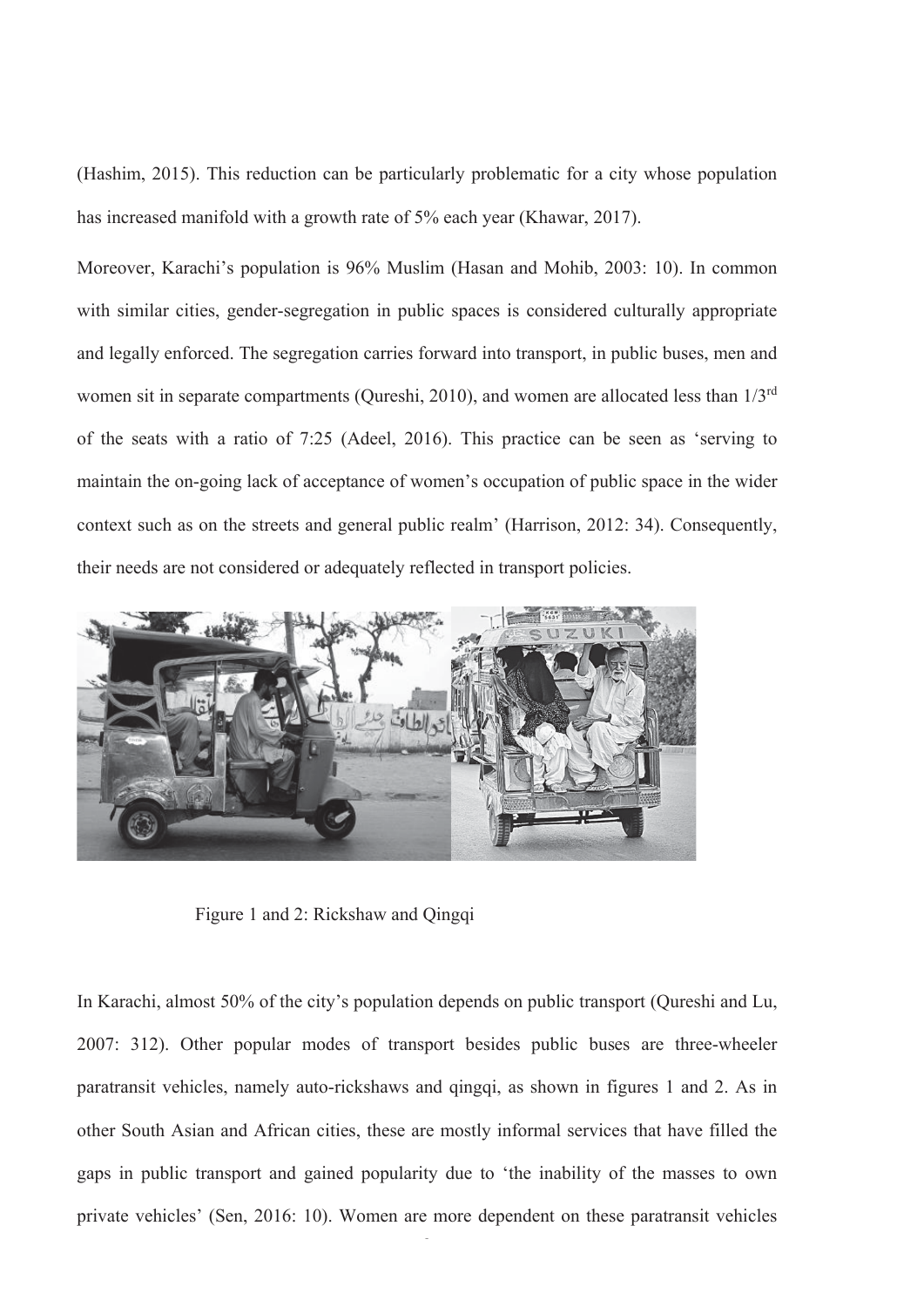since they allow them to reduce the time and distance they need to walk in hot, humid, and polluted conditions (Haeri, 2002). The availability, low cost and open nature of the paratransit vehicles reduces the chances of women being harassed by passengers and drivers of public transport, whilst waiting for buses (Asian Development Bank [ADB], 2015: 9). Their study revealed that 78% of women in Karachi faced sexual harassment on public transport and in connected spaces, which has resulted in over 50% of women reducing their use of public transport in the evening and curtailing their leisure activities. Like many developing countries, the gender roles prescribed for women in Pakistan do not accommodate the idea of women making use of public spaces and their presence in these spaces is seen as a transgression from cultural norms (Roy, 2010).

The instrument of purdah underpins the seclusion of females from males, and according to Haque, it has two forms: 'the visible that is manifest in seclusion, dress and segregation of the sexes, and the invisible, which is prevalent in the underlying attitudes of society' (2010: 304). When it comes to transport, this is mainly implemented through separate compartments for females in a public bus (Papanek, 1971: 520). Such 'institutionalised segregation principles (separate seats for females on public buses, for example) to restrict and control females' interactions with both urban and rural spaces' is justified based on religion and culture for enabling females' mobility (Riaz, 2012:4). Not only is physical gender segregation favoured, but females are advised to adopt the culturally preferred ways of covering themselves using the veil and not to travel unaccompanied, for preventing free mingling between male and female. This phenomenon is discussed here under the category of sex-based poverty since it is mainly caused by one's biological sex.

2.2. Literature review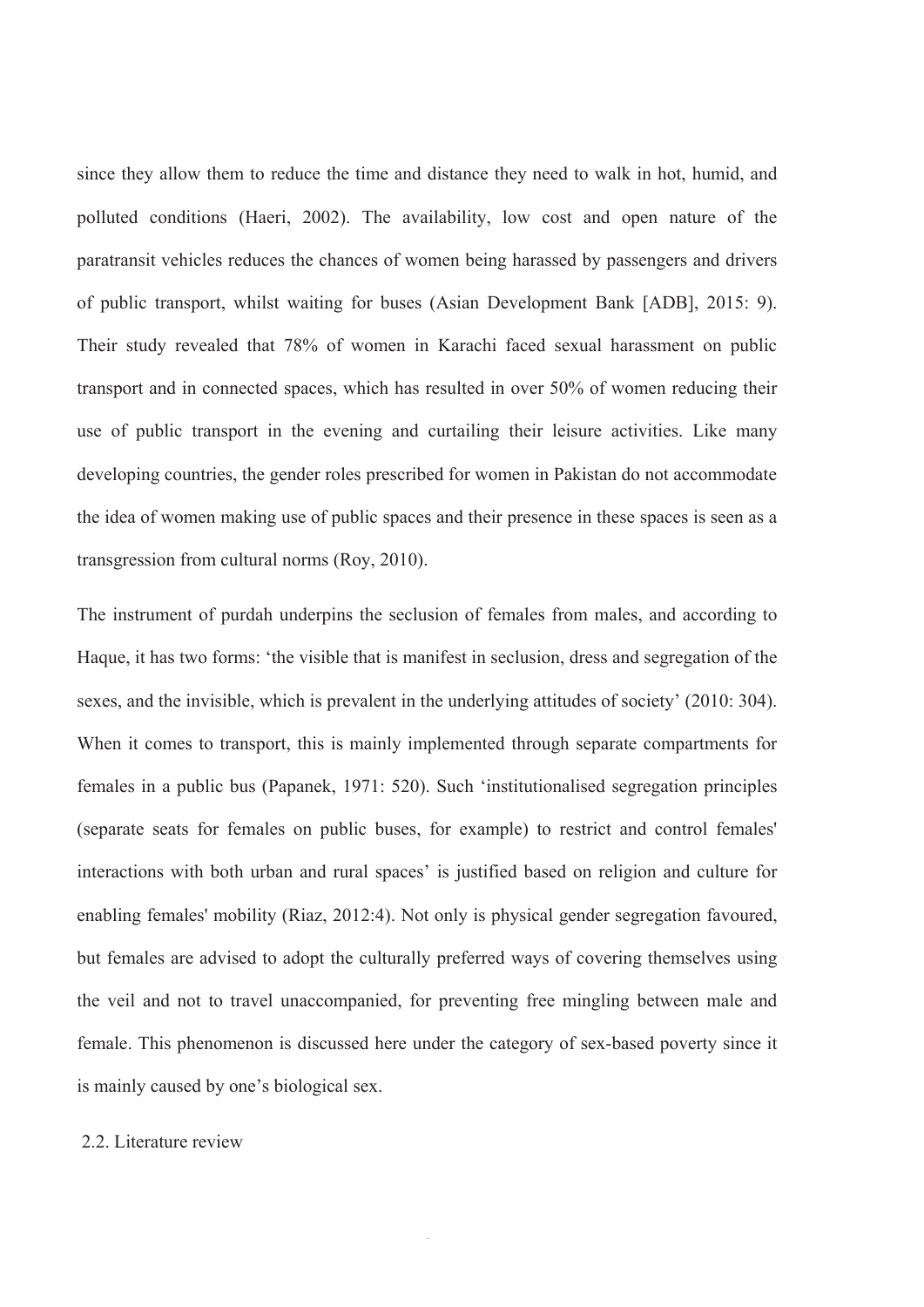The study adopts the theoretical framework of transport poverty, developed by Lucas et al. (2016) which stresses that transport-related social exclusion should not be limited to the inaccessibility of transport services but should also encompass social disadvantage caused by poor health (e.g., disabilities) and land use. This model conceptualises transport poverty as encompassing not only the lack of physical and financial resources but also the social and spatial deprivations which can influence an individual's mobility. Differentiating between transport disadvantage and social disadvantage, and building a relationship between the two, makes transport poverty a more useful concept for understanding the multiple causes of transport-related social exclusion (Lucas, 2011). Thus, the socioeconomic status, marital status, age of the travellers, and other forms of social stratifications, can also contribute to one group facing more social disadvantage than others (ibid). Lucas et al. (2016) identified four conditions which can contribute to transport poverty:

- Mobility poverty; non-availability or poor design of motorised transport appropriate to the needs of an individual.
- Accessibility poverty; the inability of the available transport to reach destinations that can accommodate the activity patterns needed by an individual to have a decent quality of life.
- Transport affordability; not being able to afford the cost of transport.
- Exposure to transport externalities; including the harmful effects of exposure to the transport system itself, such as traffic congestion, pollution or accidents.

These factors can lead to reduced mobility and marginalisation of groups (Uteng and Lucas 2018: 6). A related concept in mobility studies is that of social exclusion, which may be perceived as unequally 'distributed across socio-economic and ethnic groups' (Mathieson et al., 2008: 13). Transport-related social exclusion recognises that mobility is socially produced

 $\overline{a}$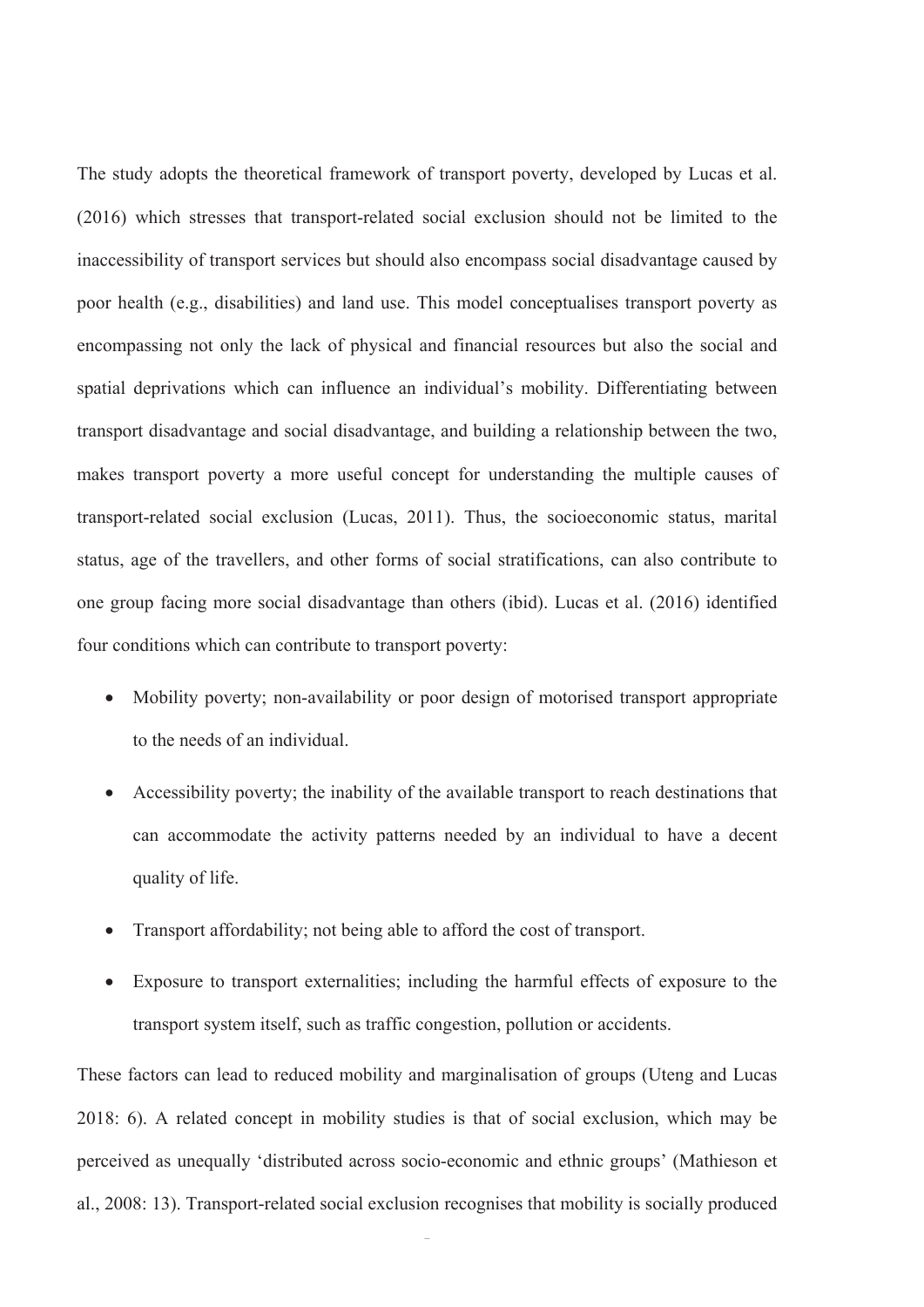and is unevenly distributed along ethnic, class, gender, and religious lines (Anwar, 2013: 15). The emerging themes in the literature on social exclusion, emphasise the importance of mobility in enhancing social capital and freedom (Creswell, 2010). Levitas et al. (2007: 9) defined social exclusion as involving: '... the lack or denial of resources, rights, goods and services, and the inability to participate in the normal relationships and activities, available to the majority of people in a society, whether in economic, social, cultural or political arenas. It affects both the quality of life of individuals and the equity and cohesion of society as a whole.'

Although it is clear what characterises social exclusion, there is 'no common definition of the dimensions and factors' contributing to it (Hine and Mitchell, 2001: 22). The causes of social exclusion, together with its measures and indicators, vary geographically (Stanley and Vella-Brodrick, 2009: 92). However, there is a consensus that as opposed to poverty, social exclusion is not merely an outcome of the lack of material wealth, but the lack of participation due to spatial, cultural and temporal constraints can cause it (Preston and Rajé, 2007). Social exclusion involves individuals, institutions, and systems which combine to make it difficult for some people to participate in core activities. This view resonates with Burchardt's (2000:388) approach towards social exclusion, which investigates the nonparticipation of an individual in the socio-cultural and economic fora for 'reasons beyond his or her control'.

Previous studies in the field of social sciences have studied the complex relationships between socially constructed gender and mobility (Levy, 1992; Little, Linda and Richardson, 1989; Grieco, 2003). For Levy (2013:52), travel choices and decisions are not only dependent on mobility needs, but also on gender norms that dictate power relations (Mattioli, Lucas and Marsden 2017). This insight requires looking at the social structures or discourses, such as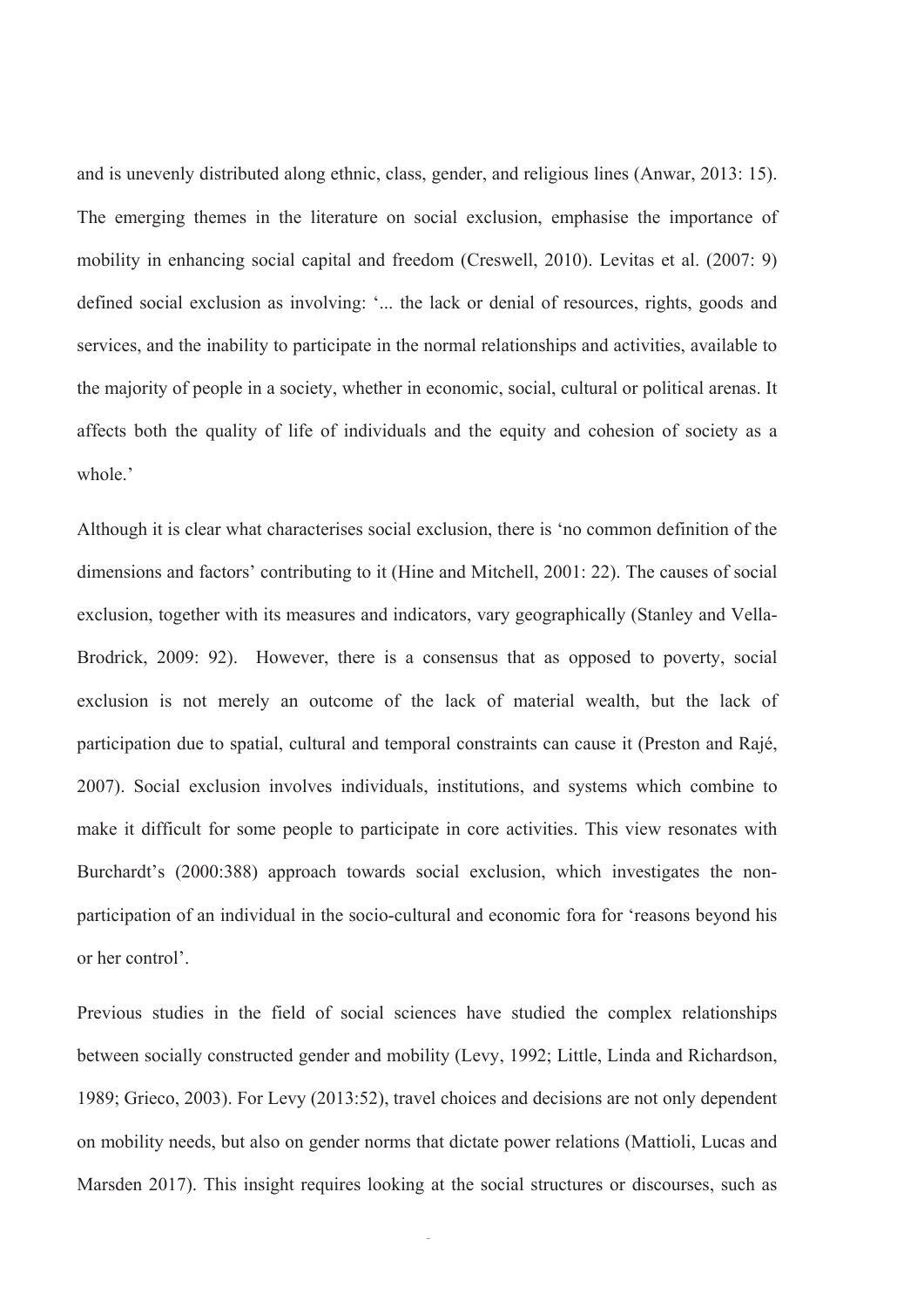gender norms, that define or shape people's mobility patterns (Thynell, 2016). However, most of the quantitative studies only highlight the differences in mobility patterns without detailing the factors that lead to certain choices and decisions related to transport. Therefore, there is a need to go beyond the conventional measures of understanding transport poverty to identify gender-relevant themes. Gender transport-poverty, the focus of this paper, is thus considered to arise not only because of the problems associated with poor and expensive forms of transport but also from the discrimination faced by women to choose mobility patterns and transport modes.

The emphasis on personal freedom requires understanding the nature of human identity (Kaufman, 2002). Thus, there is a need to analyse women's (im)mobility and understand whether it is imposed or chosen (Song, Kirschen and Taylor, 2019: 142), or a by-product of poor practices. This inquiry necessitates investigating the barriers that exert power on women's independence, such as traditional gender roles (Hoodbhoy, 2013). The current paper thus adopts a constructivist paradigm and goes beyond the four concepts of transport poverty mentioned above to provide a more nuanced understanding of gender transport poverty in Karachi.

#### 3. *Methodology*

The paper addresses a gap in the conceptualisation of the reasons behind gender transportpoverty and its various characteristics in Karachi. It aims to describe important factors or aspects of the current situation, which helped understand the relationship between travel characteristics and the identities of individuals. By gathering statistical data, it allowed to explore the gender-segregated mobility patterns and tease out the complicated relationship between transport and the wider socio-economic context. To understand such complex relationships, there is a need to provide 'empirical information regarding gender inequalities,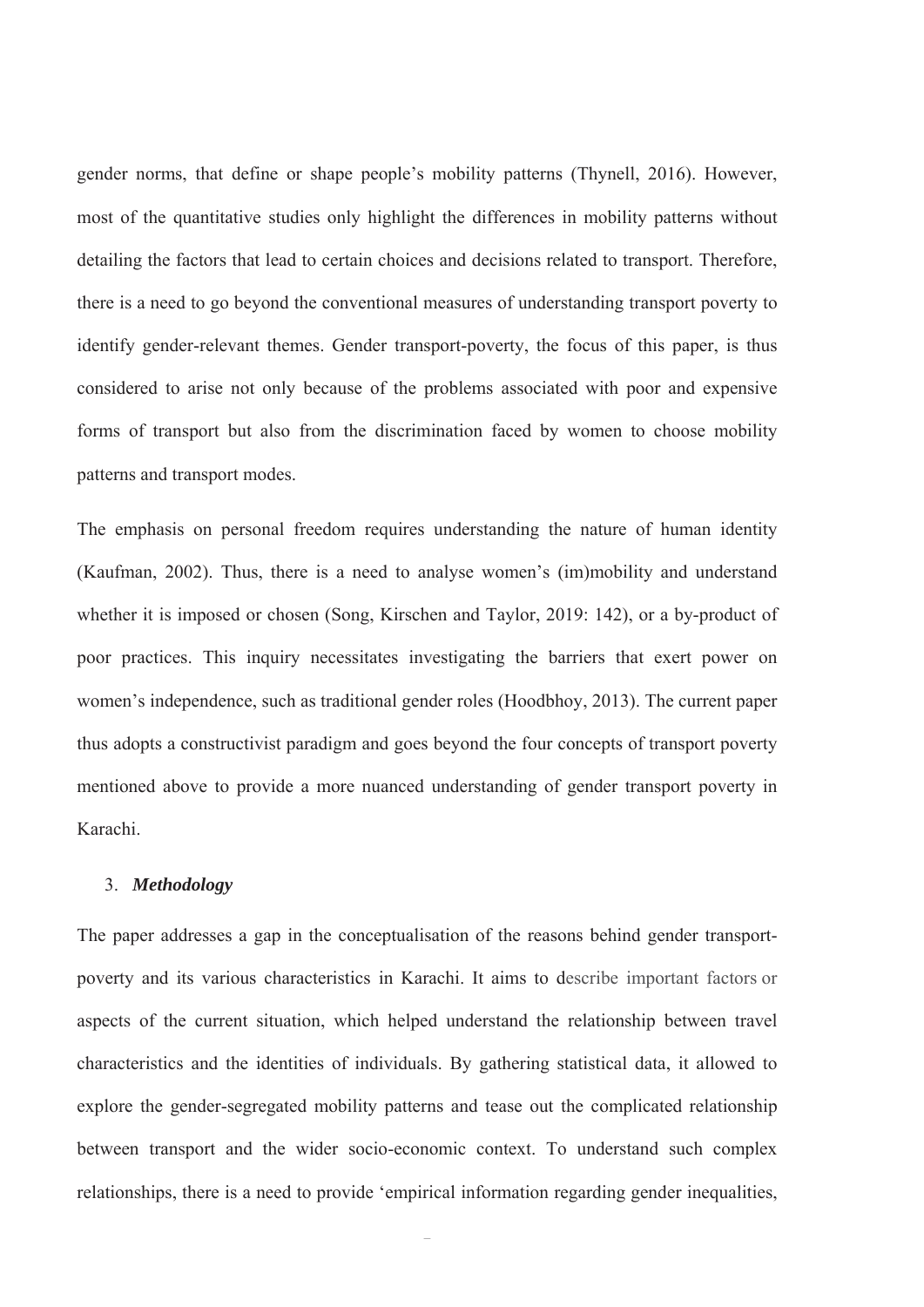differences, and similarities at various levels' (Drew, Emerek and Mahon, 1998: 20). Therefore, it is important to have reliable first-hand data that can help see to investigate gender differences in mobility patterns.

As part of a wider ongoing doctoral study, following ethical clearance and piloting, an online survey was developed using the web-based tool - Bristol Online Survey (BOS) - and conducted in 2018 with close-ended, multiple-choice or Likert scale questions. These were related to various aspects of user experience with transport, such as affordability, time, accessibility measures and performance of public transport. The survey questionnaire comprised of five categories (shown in table 1) and was designed to analyse the relationship between nominal data, i.e., gender, age, and marital status, and ordinal values related to the level of satisfaction with public transport.

| <b>Section</b>           | Description                                                       |
|--------------------------|-------------------------------------------------------------------|
| <b>Demographics</b>      | Age, education, ethnicity, income group, household composition    |
| <b>Economic activity</b> | Average income, income group etc.                                 |
| <b>Your mobility</b>     | Experiences of travelling during different times of the day       |
| Use of transport         | Main mode of transport, expenditure, travel patterns, experiences |
| <b>Your household</b>    | Decision-making regarding different activities                    |

## Table 1: Main components of survey

The survey link was shared with 100 men and 100 women in Karachi through social media. It received 185 valid responses; ninety-five were from women and, ninety were men, aged between 16-40 years. The respondents were resident in Karachi and had either spent substantial time on public transport or were dependent on it at the time of the survey. About 80% of the respondents were employed while the rest were either students or homemakers.

<sup>-</sup>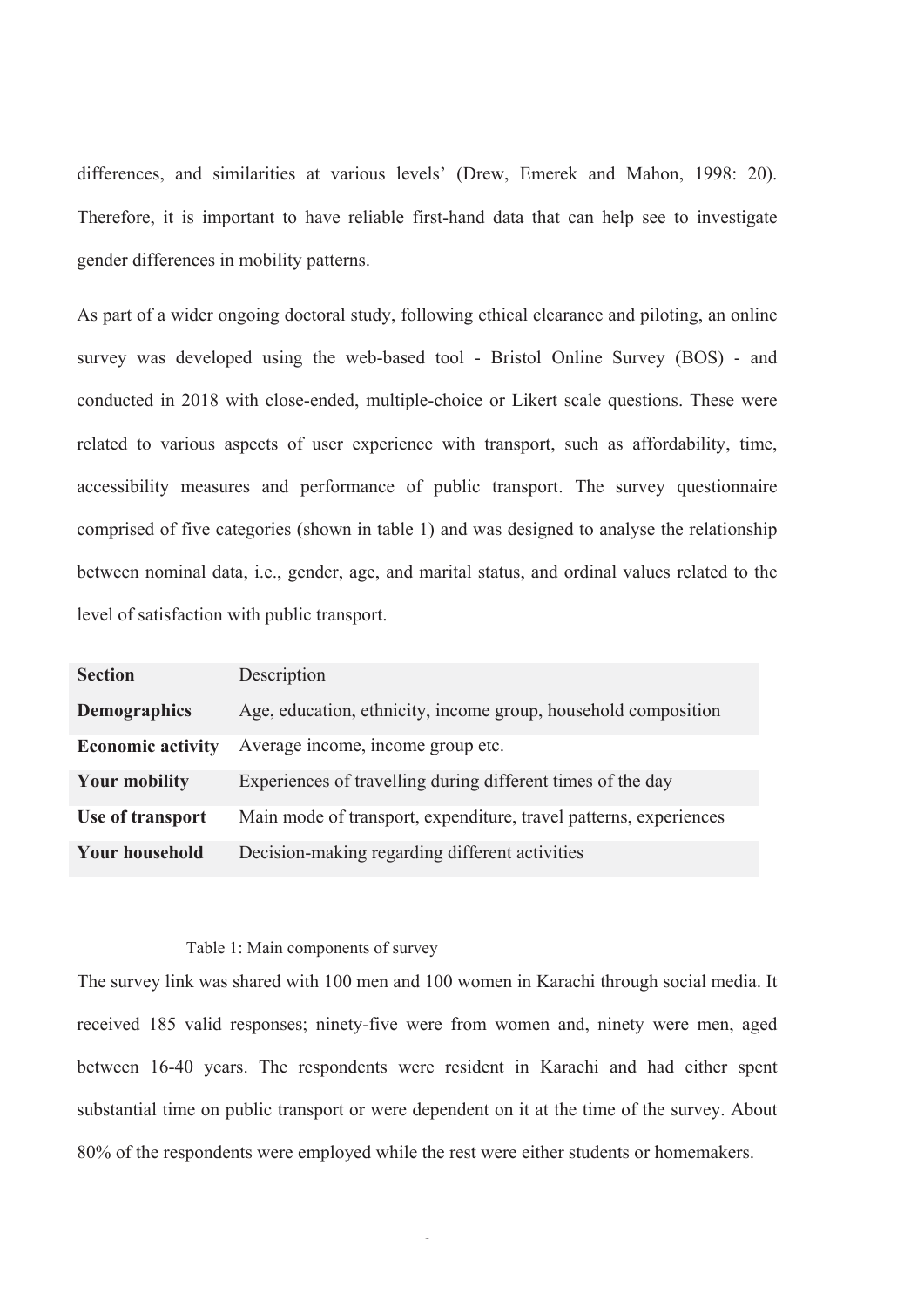In order to ensure the validity of results, it is important to minimise bias. To facilitate this, three research supervisors/co-authors independently read the scripts, coded and analysed data to enhance the validity of the emerging themes and claims. The survey analysis was used to understand and compare the mobility characteristics and patterns of men and women. Descriptive statistics have been used to present quantitative data to understand gender differences in mobility patterns as well as the underlying reasons behind these differences. Subsequent work (not in the scope of this paper) has used qualitative methods to gain further insight into the lived experiences of an underrepresented sector of the population of young working women essential for understanding the phenomenon of transport poverty in Karachi.

#### *4. Synopsis of Results: Transport poverty in Karachi*

The survey results revealed gendered use of transport modes among the respondents, with women being more dependent on rickshaws and ride-hailing services. About 30% of the total male respondents were dependent on public buses as opposed to only 10% of women (figure 3).



Figure 3: Dependency on modes of transport among females and males

**-**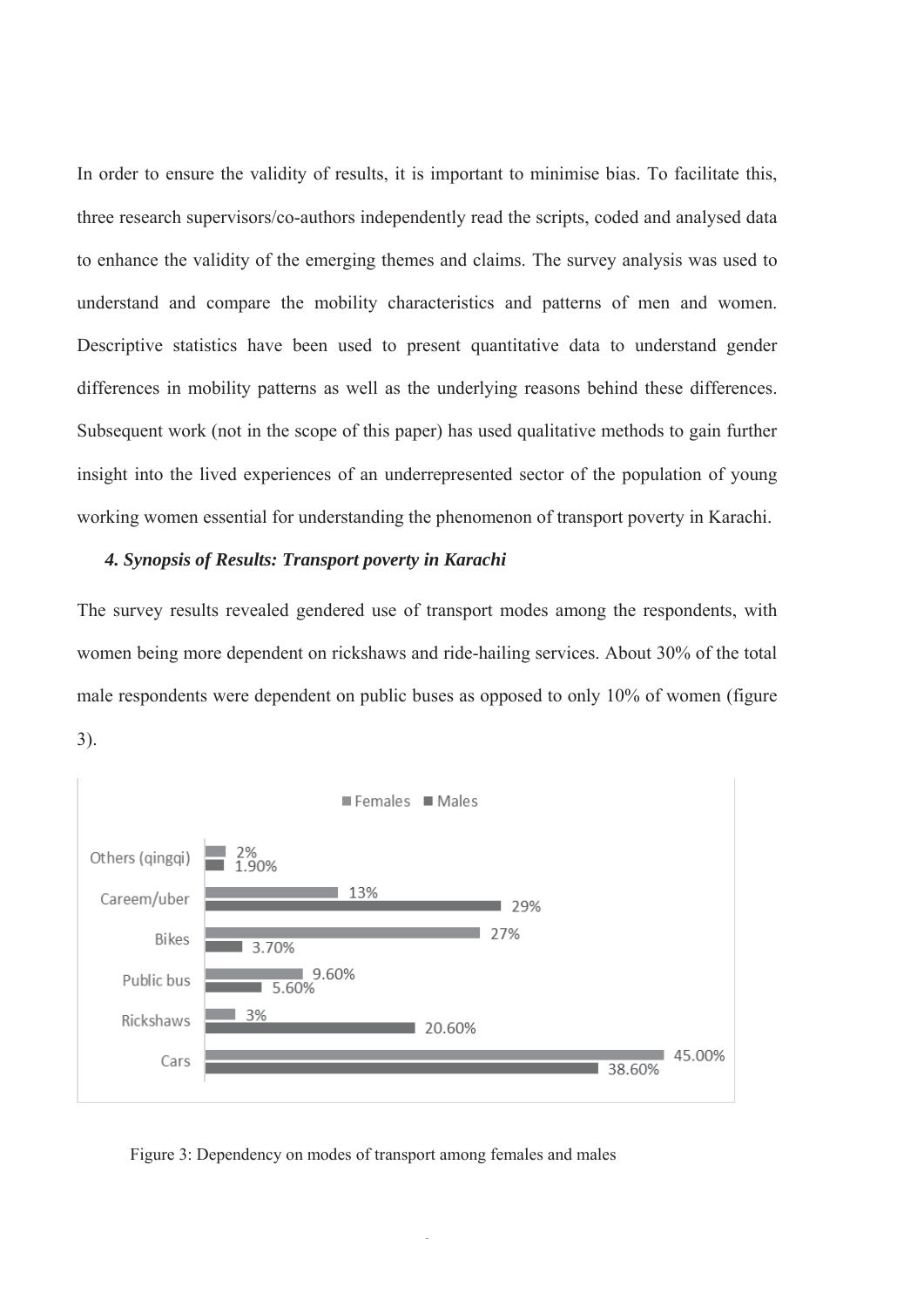The reason for this modal difference may partly be explained by the lower levels of satisfaction among women towards public transport, which in many cases resulted in them abandoning this form of transport. Approximately 67% of women, as opposed to 44% of men, declared that they were not satisfied with public transport, as shown in figure 4. Women's lower overall levels of satisfaction may be attributed to several factors including, lack of seats, lack of route coverage/ information and harassment. These can be mapped on to 3 themes: mobility poverty; accessibility poverty; and gender-related safety issues. Women were reliant on alternative forms of transport, such as rickshaws, which were more expensive but ensured relatively safer and more reliable journeys. Their satisfaction level was highest for ride-hailing services such as Careem (similar to Uber) with women in this sample prioritising safety over saving the cost.



211 Figure 4: Satisfaction levels of women with public transport

212

This trend towards the greater use of ride-hailing services by women was evident in increased travel expenditure of women in all income groups (as shown in table 2). Women in lower-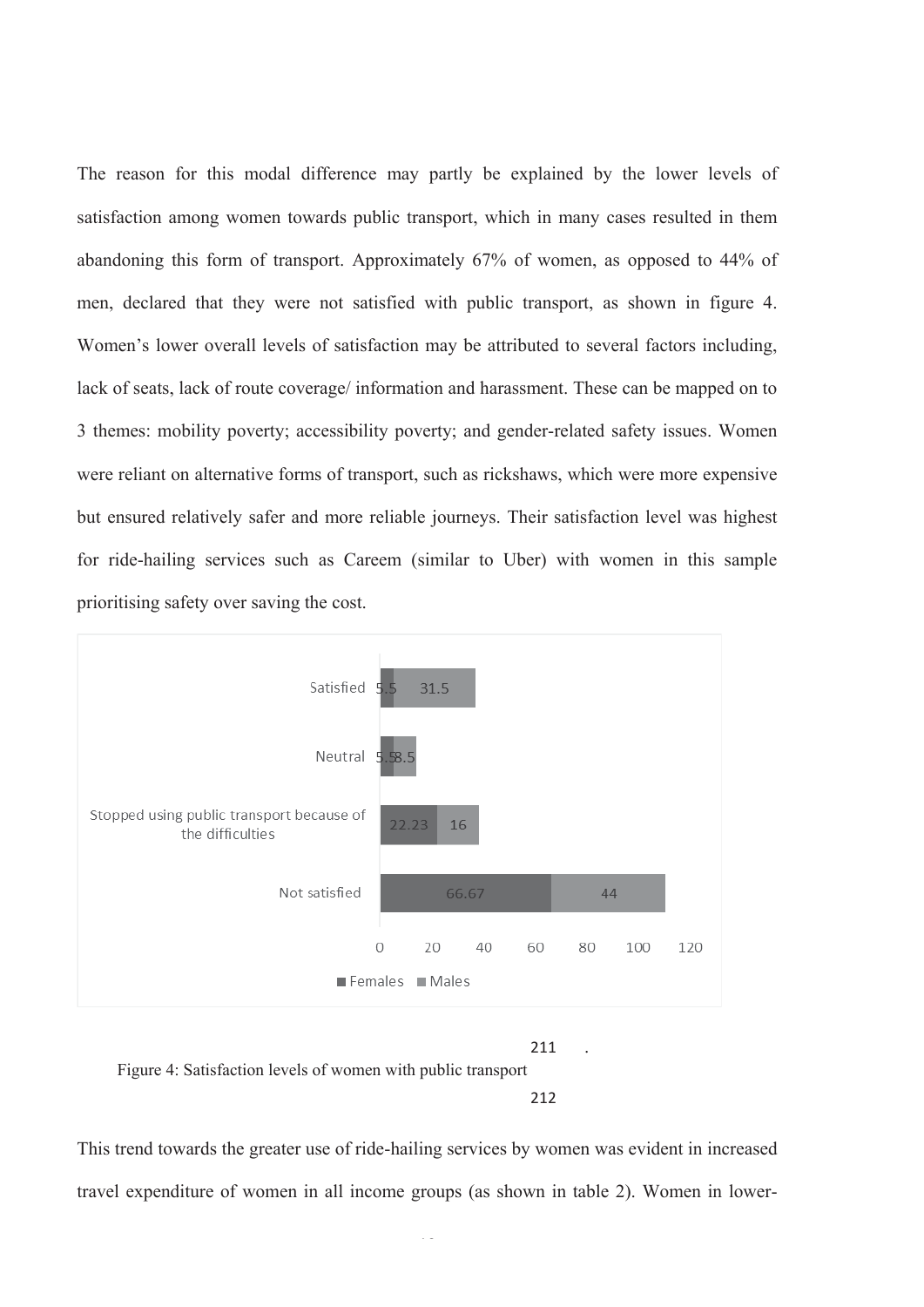income band (\$2.97 to \$8.44 daily salary), spend 14.5% of their daily salary on transport compared to 9% spent by men; middle-income women (with \$8.44 to \$23 daily salary) spend between 15-18% of their daily income while men with similar salaries spend about 10%. In the case of higher-income category (earning \$23 or more each day), men were spending 6% of their salary, while women around 10%.

These differences may be explained by women's preference and increased reliance on private and semi-private modes of transport when difficulties arise with public buses. The survey study is replete with data that displays gender differences related to the accessibility of public buses, which makes women opt for more expensive door-to-door services such as contract carriages or vans if they can pay more.

| Income group in Pakistan                                       | Percentage<br>expenditure on<br>transport<br>M | F           |
|----------------------------------------------------------------|------------------------------------------------|-------------|
| Lower (between \$2.97 and \$8.44 per<br>capita a day)          | $8.92\%$                                       | 14.5%       |
| Middle income (between \$8.44 and<br>\$23.03 per capita a day) | 10%                                            | $15 - 18\%$ |
| Higher (above \$23.03 per capita a<br>day)                     | 6%                                             | 10%         |

Table 2: Percentage of monthly income spent on transport by different income groups

Almost 15% of the female participants said that they have to organise their daily trips to work with contract carriage vehicles while men only occasionally used these (as shown in figure 3). These private vans offer door to door service with everyone appropriately seated but charge approximately five times more than public transport. Significant gender-based differences were also found in the distribution of monthly expenditure across different modes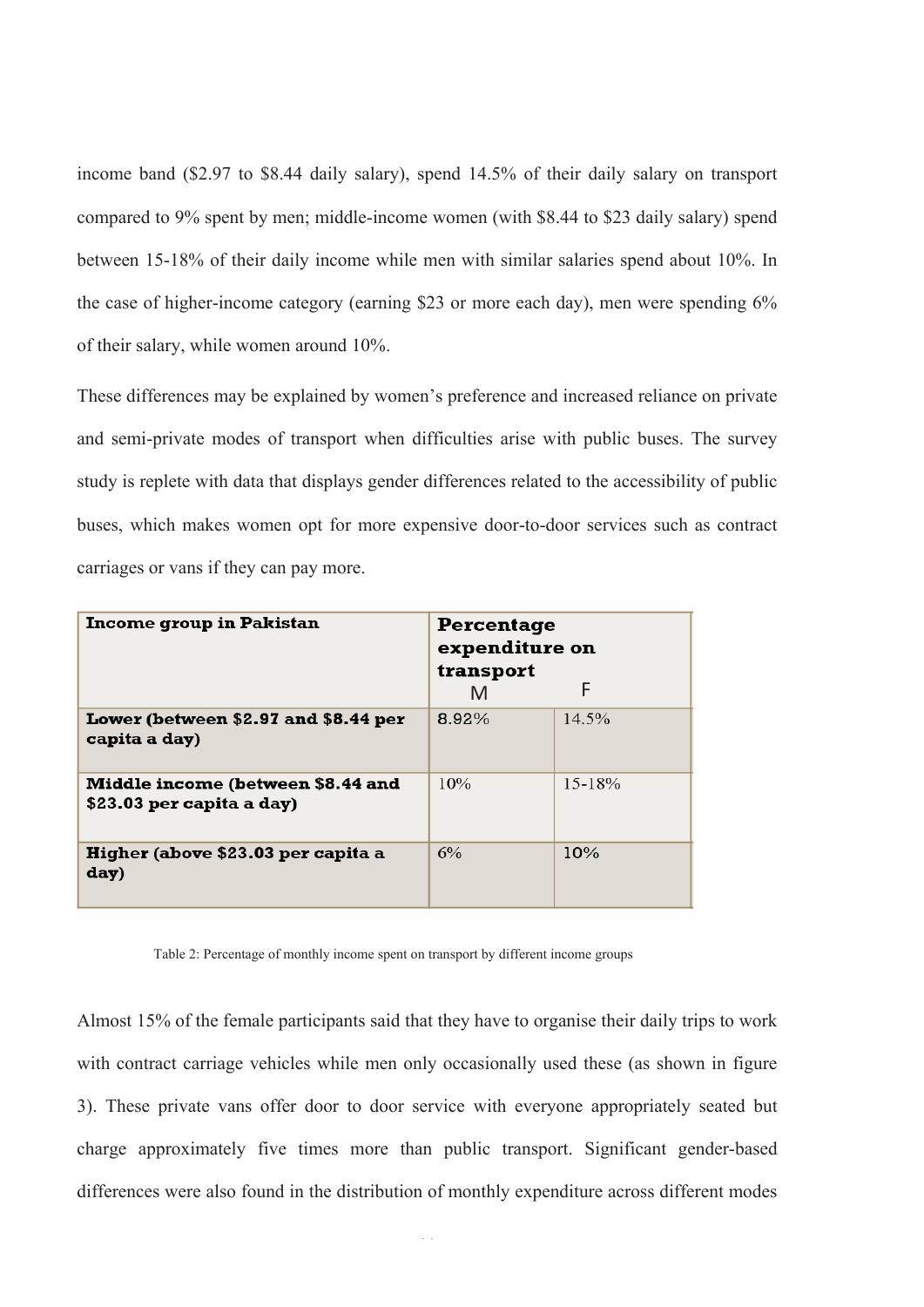of transport with 24% of women and only 6% of men spending a third of their monthly incomes on rickshaw journeys. This difference reinforces the previous finding that women were less satisfied with public transport, which means that have to pay more of their income on alternative modes of transport to ensure that they travel in safety. Their mobility is therefore constrained by the limited geographic or temporal coverage of public transport as well as economic constraints.



Figure 5: Impact of pollution on women and men

Noise and air pollution can be regarded as the key transport externality which impacts women and men equally (shown in figure 5) and threatens their health. Kazmi, Mehdi and Arsalan (2011) underlines that the noise map for Karachi indicates that as much as two-thirds to three-quarters of the population in the city are exposed to a weekly average noise level greater than 70 dB(A) (Sanchez-Triana et al., 2015). This figure shows that as the city is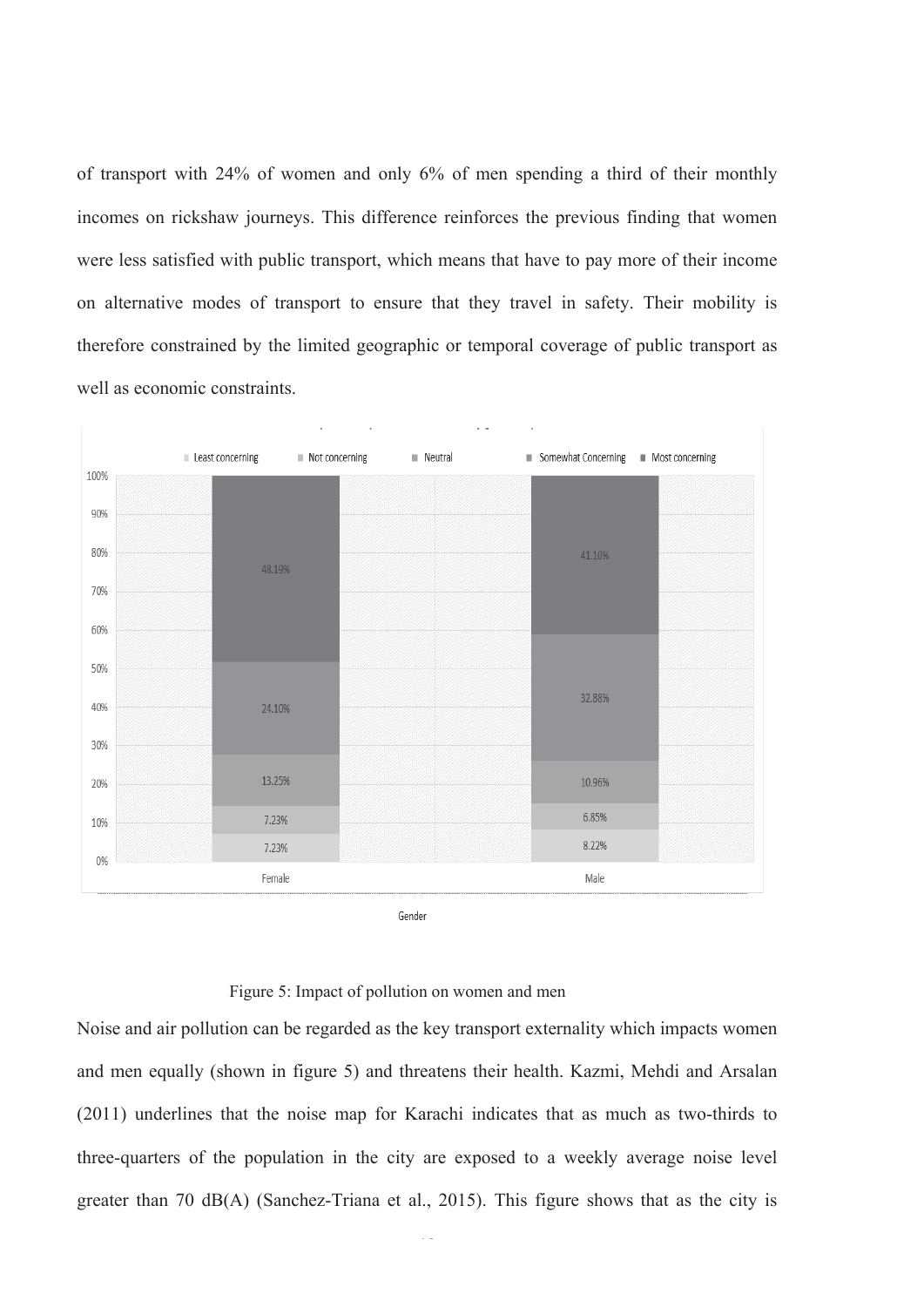



#### Figure 6: Time spent by men and women on household activities

The survey also inquired about the amount of time that the respondent spends on their daily journeys and if time availability affected their selection of a transport mode. Strong genderbased differences were identified from the data. Most married women preferred to look for employment and education closer to their homes to avoid spending time travelling to far-off locations and being distant from their family in case of an emergency. They also undertook journeys for unpaid care work more than for paid employment and made fewer leisure journeys (as this is socially and culturally frowned upon).

Between 30-40% of women spent around 2 hours travelling between home and workplace; while only 12% of men spent this amount of time on work-related journeys. Men's commuting time was shortened by 50% if they travelled by motorbike – a mode of transport denied to women. Women's overall availability to work and travel to work is further reduced by the burden of housework. The survey results showed that more than half the working women also spent 8-12 hours on household chores, with most men spending less than 4 hours on this, as shown in Figure 6.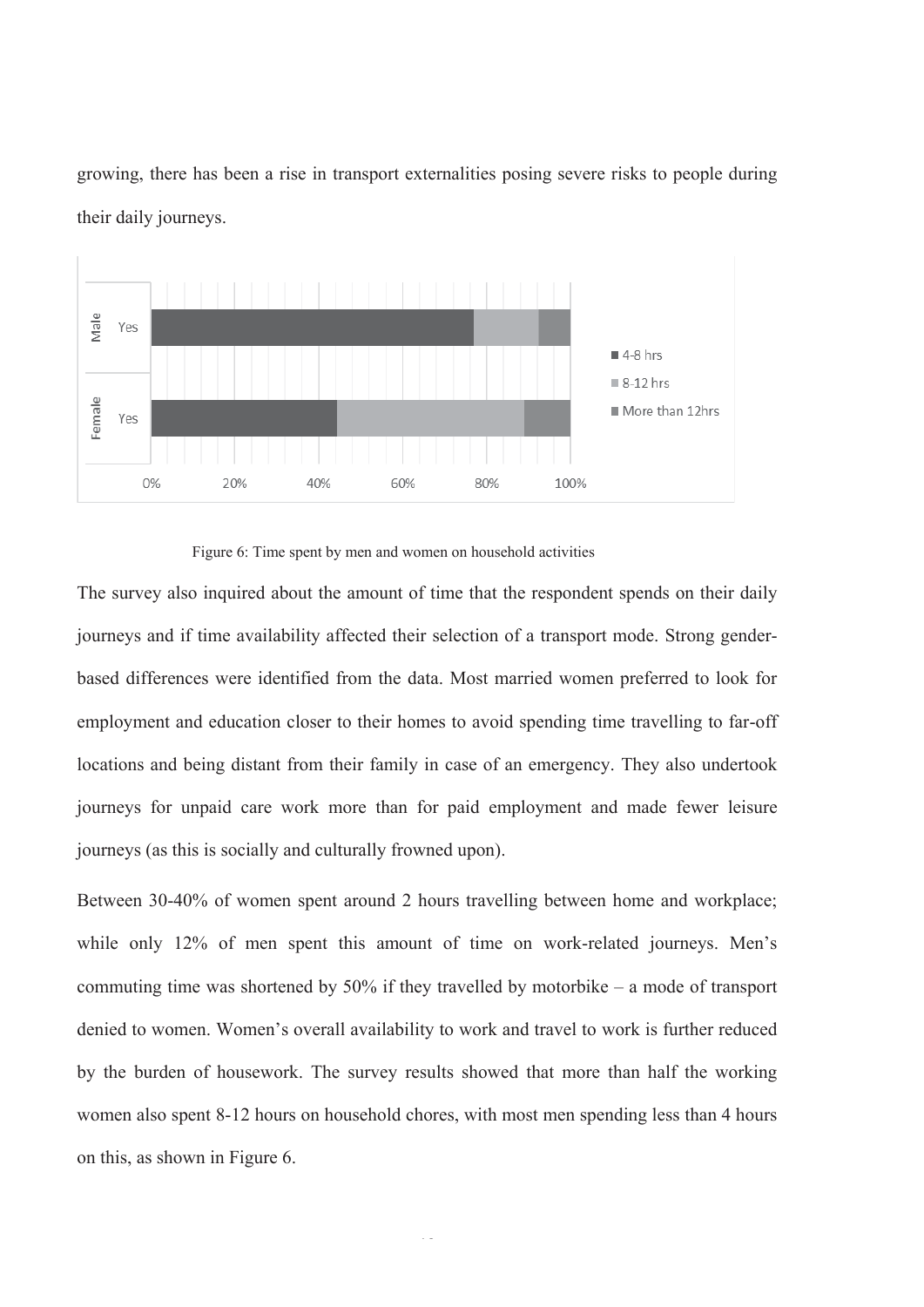The time spent travelling or waiting for transport is further exacerbated due to the gendered division of labour at the household level (Song, Kirschen and Taylor, 2019). Women cannot afford the luxury of waiting for transport even if they are not harassed, or working at long distances from home, or taking jobs that require them to work long hours, because they still need to spend time on domestic chores.



Figure 7: Levels of safety experienced on public buses at night

Gender-based differences from questions related to journey preparation. Personal safety was a recurring theme governing women's use of transport. Threats to their safety were manifest in the form of sexual harassment from other transport users, and their gender appeared to be a determining factor in case of sexual harassment. Women were facing harassment on a daily basis while walking on the streets, waiting for buses and inside them. Approximately 50% of female respondents faced harassment on an almost daily basis and 30% at least once a week. Approximately 80% of women, in contrast to 35% of men, felt extremely unsafe on buses at night (figure 7).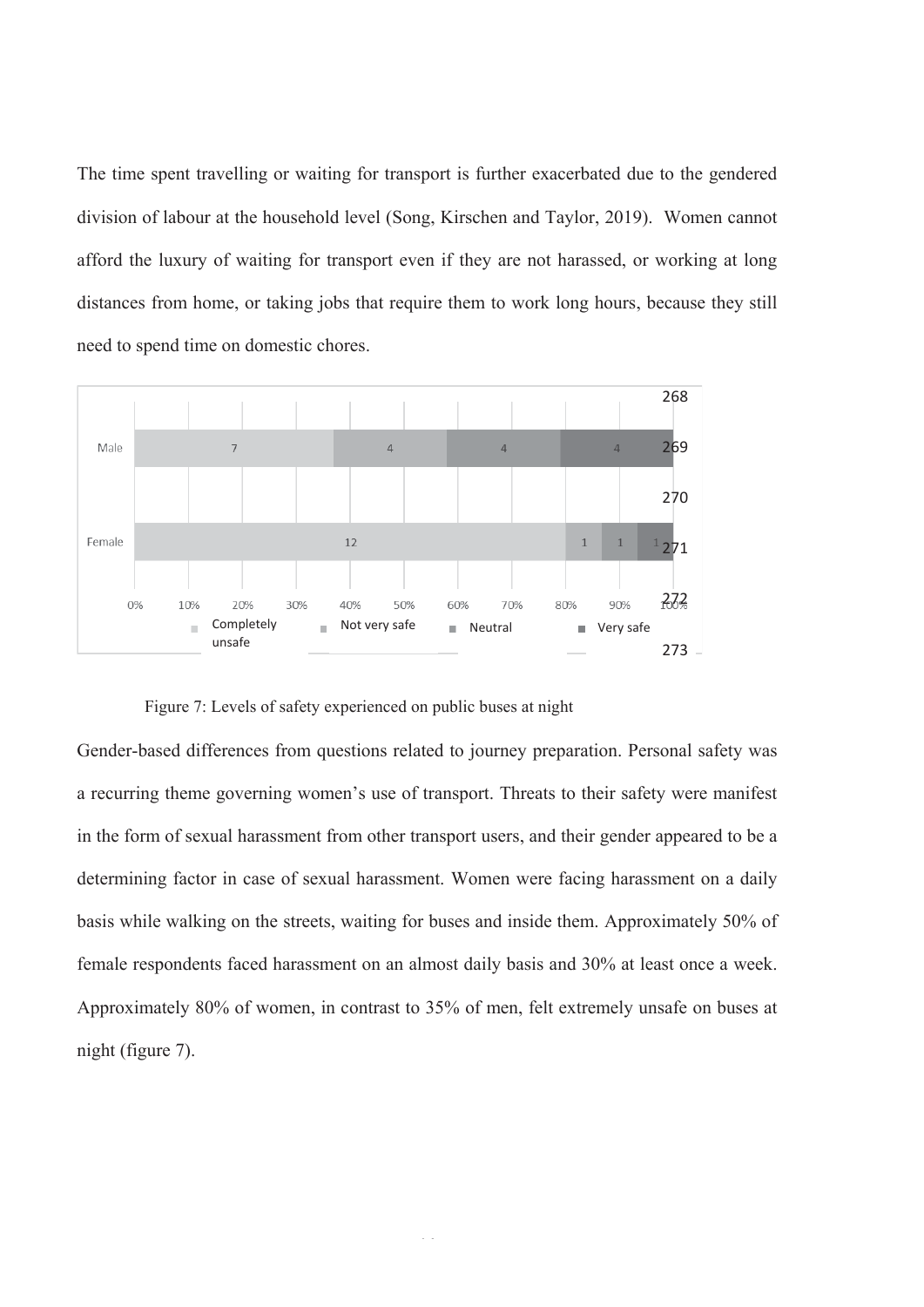

Figure 8: Harassment faced by the respondents on different modes of transport

For most women, travelling alone on public transport at night, after 8 pm, was considered dangerous, and unaccompanied women travelling in the late evening were considered to be of questionable character, commanding severe harassment. Such gender discourses and attitudes translate into perpetuating harassment against women and even in daytime, the journeys for women are not particularly safe. Almost 40% of the women shared that they have been the victim of lewd comments, inappropriate touching, and being followed on public transport. As can be seen in figure 8, most sexual harassment occurs to women while walking (35%). After walking, the frequency of harassment is highest on buses (26%), followed by rickshaws (17%). It is also worth mentioning that inside the buses, women were harassed by both drivers and fellow passengers.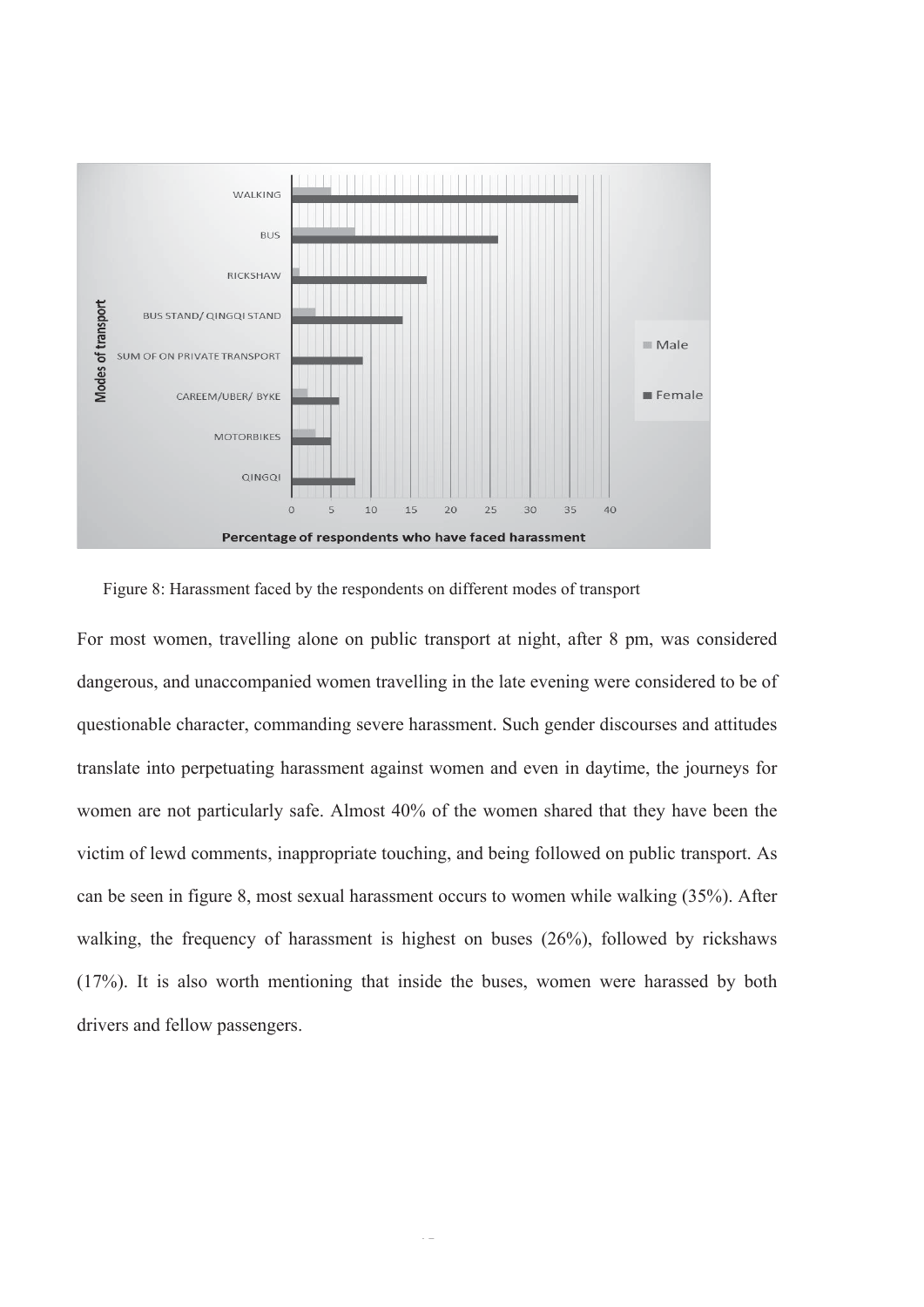

Figure 9: Autonomy to make decisions for leisure journeys

Furthermore, socialising activities are considered unnecessary and/or inappropriate for women. Although 66% of men are free to decide about these journeys, only 37% of women have the liberty to make their own decisions about such trips (figure 9). Therefore, mobility for women was questioned and curtailed, in terms of the frequency and timing by family members.

# **5.** *Discussion of Key Findings*

In terms of transport poverty, the findings reflect that women are at a disadvantage in terms of gender in the form of additional household chores, harassment, and fewer leisure travelling opportunities. Although the survey results support and reinforce existing understanding regarding the theme of gender construction, the data also displays the need to broaden the concept of transport poverty. It illuminated that besides using the existing theoretical framework of transport poverty, which emphasises mobility poverty, accessibility poverty, affordability poverty, and transport externalities, there is a need to incorporate two new themes. The themes of time poverty and sex-based poverty are discussed below, along with the other forms of transport poverty.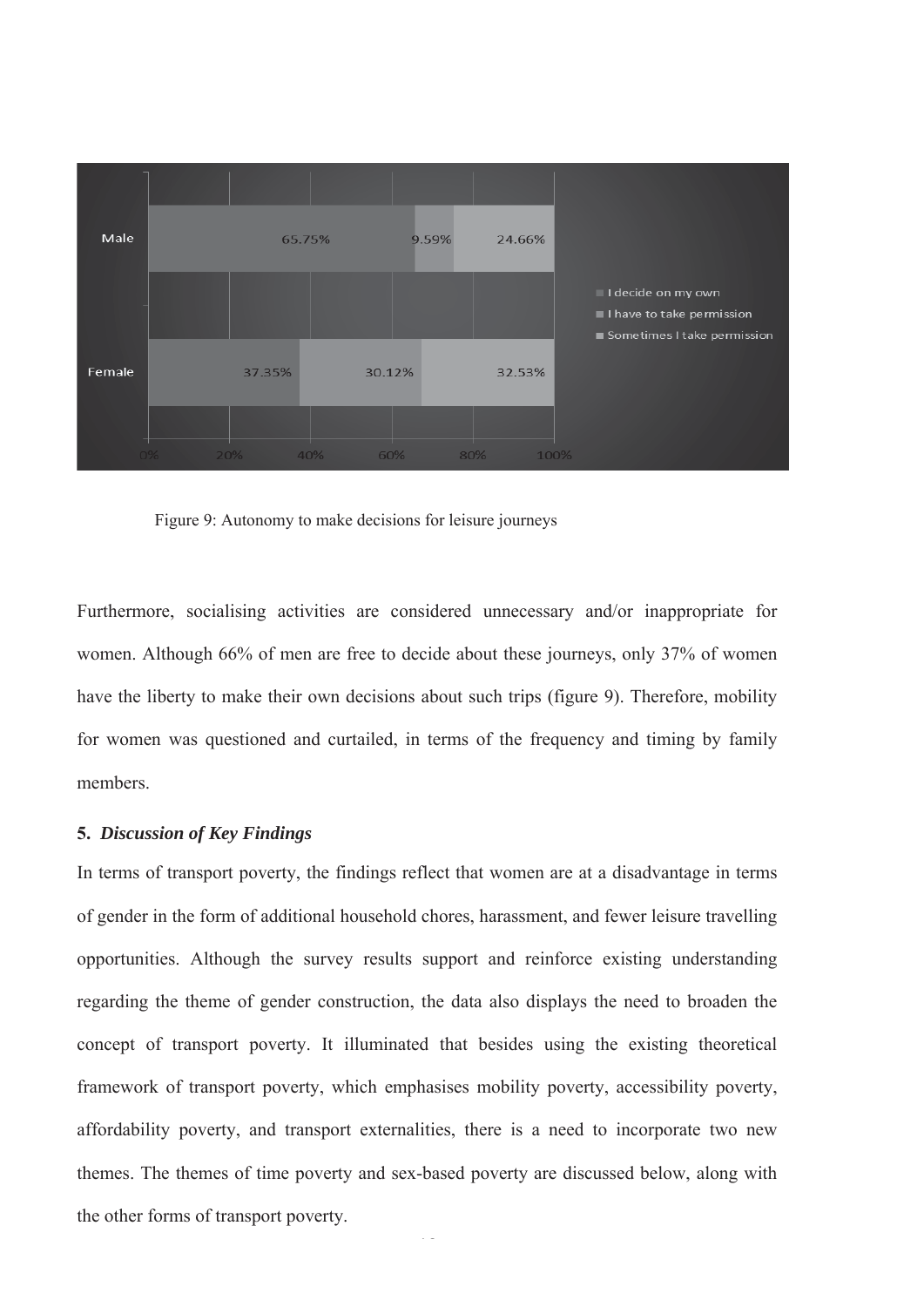# 4.1. Mobility poverty

Mobility poverty includes the lack of, or inadequate transport modes and services such as seats, designated bus stops as well as the lack of organised system. Given the ratio of seats to passengers, overcrowding on buses is a daily problem in Karachi (Saleem, 2019). Buses are old, un-ergonomic and poorly maintained, which not only limits the ease and comfort of most of the city's population (Adeel, 2016) but may cause entry and egress injuries, as shared by 47.3% of 150 commuters in a study conducted by the Urban Resource Centre in Karachi (Hasan and Raza, 2015). In more than 50% of the cases, injuries were caused by too high footrests or footboards (Hasan and Raza, 2015: 31). Turner and Fouracre (1995:88) identified gender-specific design issues too, such as the height of entry steps and absence of hold rails which pose additional problems for women wearing a traditional everyday dress, carrying shopping or young children. Another study reported frequent back pain complaints and severe discomfort caused by high footboards among women, which means that 'pregnant women or disabled people cannot commute by bus' (Heraa, 2013).

Due to the demand-supply gap in the public transport sector, motorcycles are the most popular mode of transport for middle-income men in Pakistan due to their affordability and flexibility. Women are discouraged by their families and wider society to drive these vehicles (Mahmood, 2008); riding them is both socially unacceptable (with women riders subjected to abuse and harassment) and dangerous, as women have to ride side-saddle (Khatwani, 2017). Women are, therefore denied access to the use of certain forms of transport, leading to reduced mobility options. The cultural effects on women's mobility, evidenced in their exclusion from cheaper forms of transport have been overlooked and are often justified by concern over their safety. For this reason, many women use ride-hailing service and threewheeler rickshaws to escape the difficulties associated with public transport.

4.2. Accessibility poverty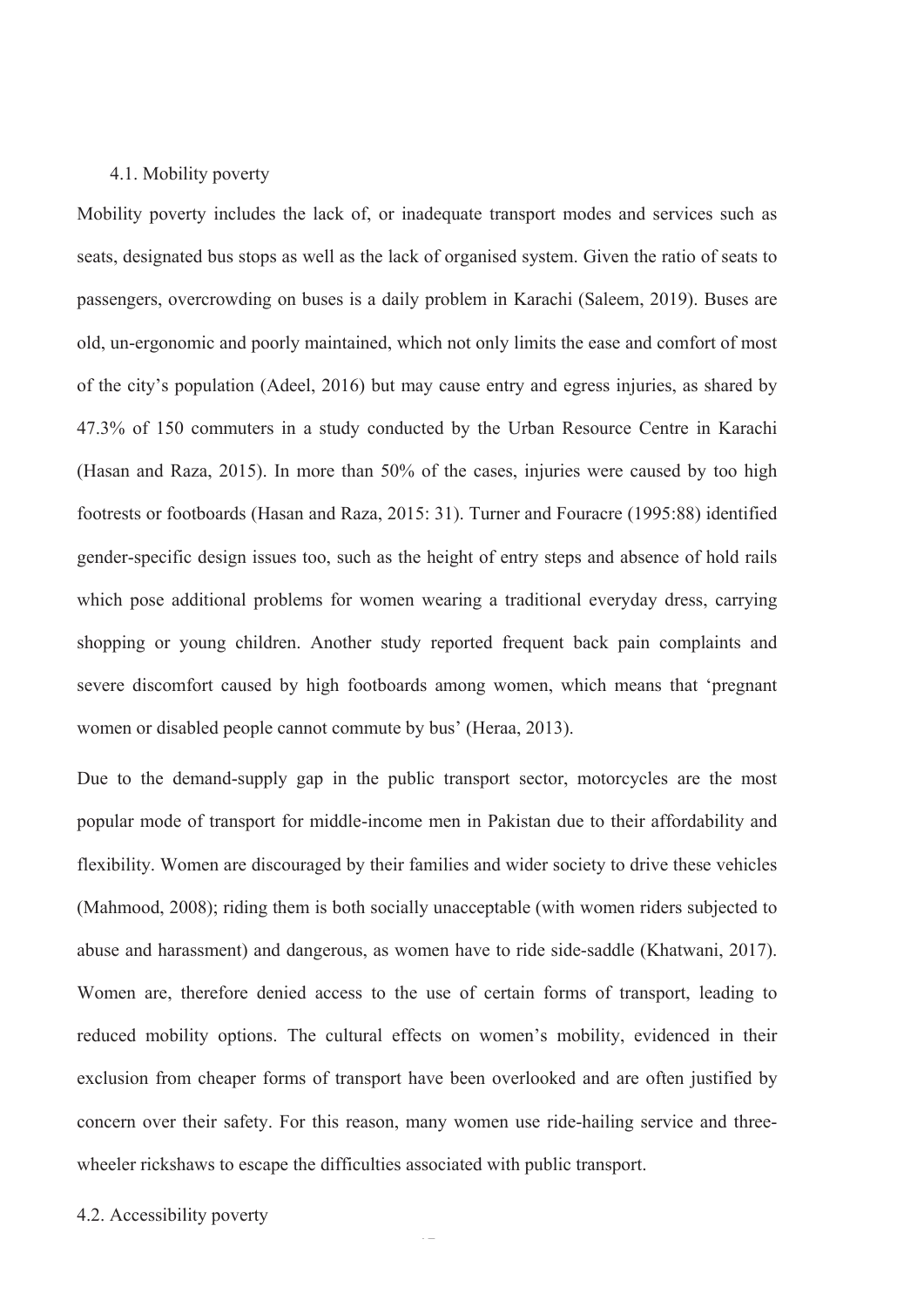In Karachi, accessibility and overall quality of life are hampered due to the poor coverage of public transport, which does not reach destinations that can be important to maintain a reasonable quality of life. Access to transport affected the frequency of travel outside the home, and most of the women complained about the unreliability of public buses, which increased their ability to reach essential services. None of the women considered public buses to be reliable, which greatly affected their ability to access basic service such as healthcare. Many women, 36.6% versus 16% men, shared that they would not feel comfortable travelling on public transport for visiting hospitals. Overall, half the women revealed that they might stop using public transport due to safety concerns, while a quarter would stop because of their unreliability service, and a further quarter because of the image of public transport. Although the lack of timetabling information and organisation - such as non-existent bus stops - created problems for everyone, the unreliability of service seemed to have a more significant adverse effect on women, who were also ignored by bus drivers when they waited at bus stops drivers expect passengers to get off the bus before it is completely stationary, which women cannot do. Pulling over and stopping the bus, requires additional time and effort, and may slow down journey time, or lead to problems returning to the main flow of traffic.

# 4.3. Affordability poverty

This type of poverty manifests itself when an individual is not able to afford the cost of journeys, and it forces him or her to below poverty line (Lucas, 2012). A relationship between gender and travel expenditure could be easily seen with gender-based differences in modal choices with women more dependent on expensive modes of transport such as rickshaws and men benefitting from buses and motorbikes. Although this trend increases the cost of travel for women, their need for safety makes them more dependent on private modes and allows them more independence due to the door-to-door service.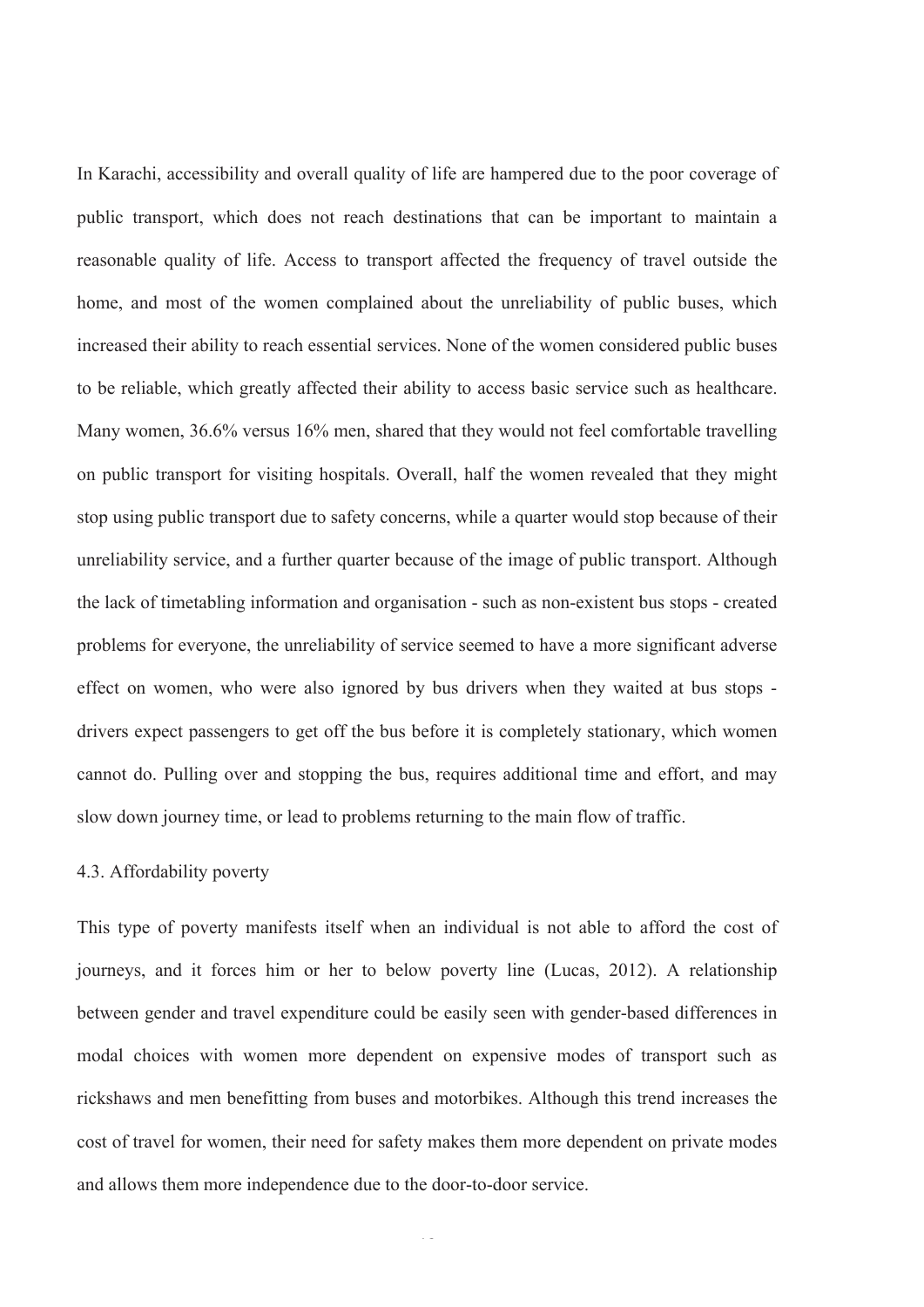Most of the working women avoided public transport due to the embarrassment of reaching work in a dishevelled state through to crowding and lack of cleanliness on buses. Most preferred to pay up to 5 times more for their journeys to look composed and clean on arrival at their place of work, and not feel the social stigma associated with having to use buses. Knowing this, rickshaw drivers set higher fares for women.

#### 4.4. Exposure to transport externalities:

The transport externalities are harmful travel conditions offered by the transport that puts an individual into unsafe, risky and unhealthy circumstances (Lucas, 2012), e.g., air and noise pollution, environmental factors, poor transport legislation and enforcement. Such issues have been considered at some length in the existing literature and were therefore not a main focus of the survey. For example, recent studies have identified how cultural norms regarding dress have been a growing cause for accidents among women seeking more mobility. The traditional long, loose-fitting clothing of women may get tangled in the rear wheel of motorcycles while they sit side-saddle behind the driver (Khan, Yasmin and Khan, 2016). This disadvantage accounts for 97% of clothing-related injuries as reported by the Road Traffic Injury Research and Prevention Centre at the Aga Khan University Hospital in Karachi (Khan et al., 2016:2), occurring in under 45 years of age female pillion riders. This trend is overlooked by transport authorities, planners and policymakers (ibid). Although the structural constraints are faced by everyone, however, women who are already socially marginalised, are thus more disadvantaged.

## 4.5. Time poverty

Gender division of labour impacts time availability of women, since **'**childcare and housekeeping responsibilities constantly impinge, often reducing mobility and the opportunity to travel long distances and increasing the frequency of trips made' (Turner and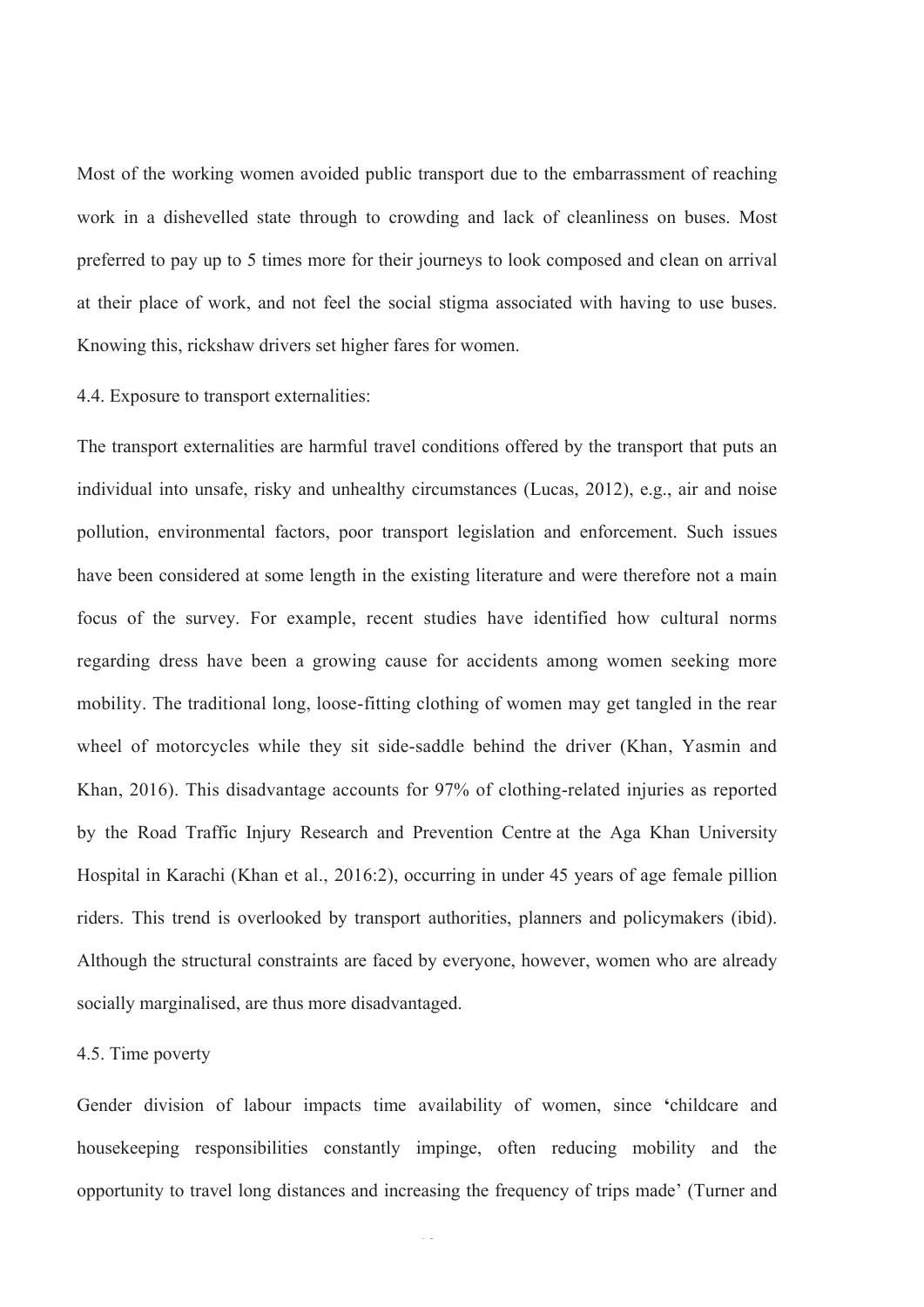Fouracre, 1995: 83). Similar effects around isolation due to the expectation that women should spend most of the time on household duties have been found in US state of Ohio (Kwan, 1999) and Australia (Currie and Delbosc, 2010). This feature of time-poverty also emerged from the survey and needs to be incorporated into the existing model of transport poverty.

As women are not able to use motorbikes, they may incur longer journeys which means that they might not be able to easily fulfil their household tasks before and after work. The social and cultural expectation of being the principal carer and homemaker, therefore, has a major impact on women's mobility (Magnusson and Marecek, 2012). This is exacerbated by the restrictions on travelling alone, and late at night. The risk of harming one's reputation was considered more concerning by women than men in the survey, i.e. 40% versus only 10% men. Women were questioned by their family about late-night trips, complained about being treated disrespectfully by the transport staff fellow passengers. Where such trips have to be made, women were dependent on family members to act as a chaperone.

#### 4.6. Sex-based poverty

This form of poverty occurs when people forgo their trips due to the potential annoyances and dangers incurred during travel owing to their gender identity. This forced immobility was mostly experienced by women because of the attitudes prevailing in a male-dominated context, where, although women can work, men still saw this as an exploitation of a women's character. Such attitudes justify the harassment of women, and thus, they are stuck in a vicious cycle of blame and restriction (Khatwani, 2017).

There was a sense of acceptance among all female respondents about the need to be cautious while travelling on public transport. It was shared by many female respondents that long waits on the roadside for buses left them exposed to more harassment. However, instead of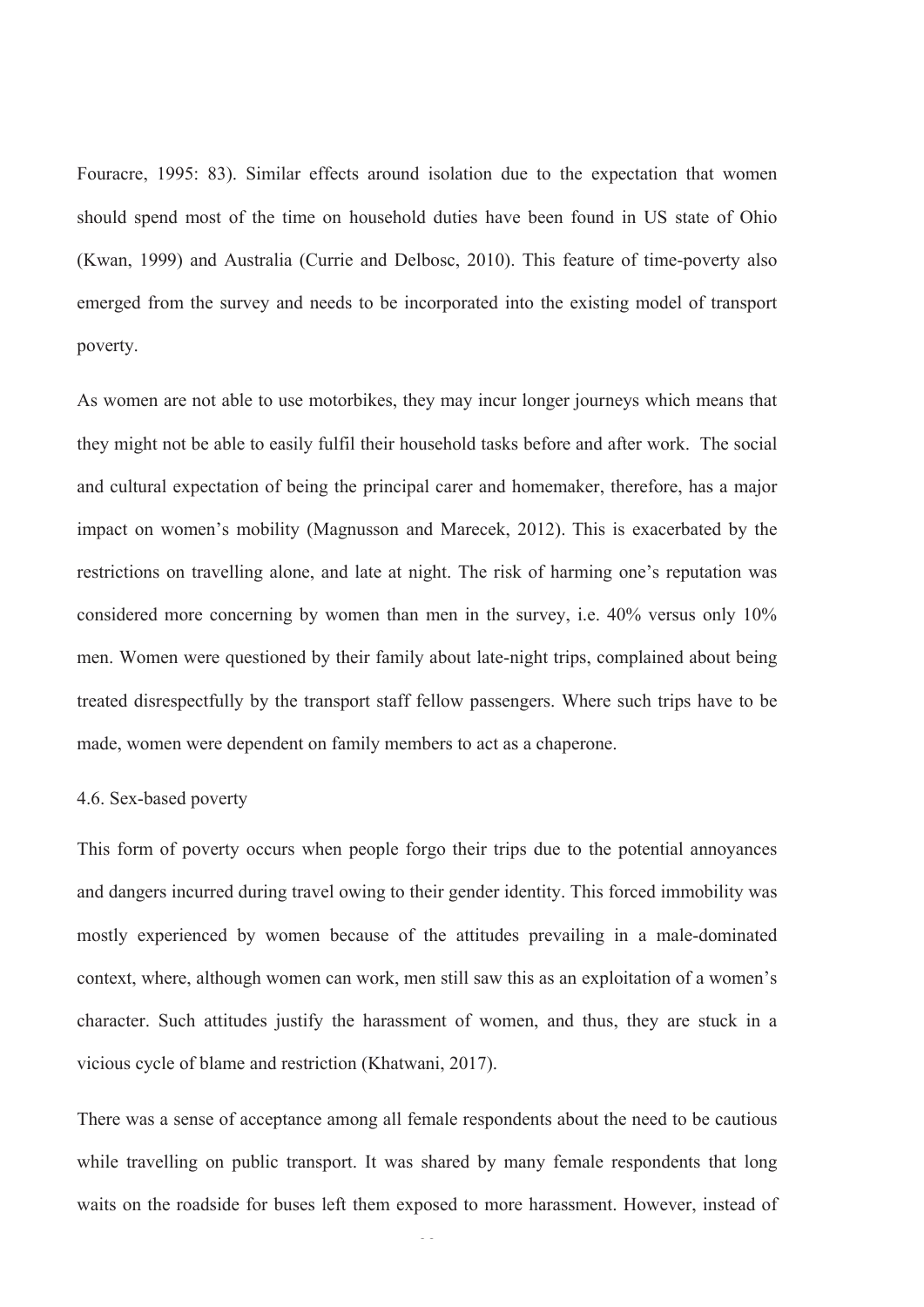making the streets safer for women, they have been directed to avoid trips by their families. Such attitudes impact women's mobility and require looking at gendered mobility as an expression of cultural relations, imbued in a context. It can be said that a 'gender division of transport is operating which constrains females' mobility, compounds their limited access to transport resources and serves to facilitate the process of their exclusion, both socially and physically' (Dobbs, 2007:89). In other words, such a division fosters the public and private division of space and allows the patriarchal control of females. The female respondents also shared that there is no acceptance on public transport of females who are not clad in traditional dresses *(shalwar kameez*) or covered with veils (*abaya or burqa)*. They also found it difficult to share crowded buses since they are filled mainly with men owing to the dynamics of a predominantly male urban space which further fosters the social exclusion of females. Further, most of the public transport is run and operated by men and, private vehicle ownership is also dominated by them.

Survey results demonstrated that there were deeply embedded cultural norms that operated on young women and required them to either stay at home or undertake accompanied journeys. These norms restricted women's mobility to certain approved journeys, which requires teasing out the impact of individual agency on mobility-related decisions too. The purdah system also impacts their activity patterns and affects the mobility choices available to them. Such a strict regime limits mobility choices for women since they have to make sure that their bodies are not exposed, and that they abstain from mingling with men, (e.g. by entering the men's compartment), while men freely occupy the compartment of women. Thus, as declared by Haque (2010: 304), 'the combination of the visible and invisible forms of purdah creates an interconnected web of deprivation, marginalisation and denial-not only of women's rights for self-improvement but also of their roles as agents of change'.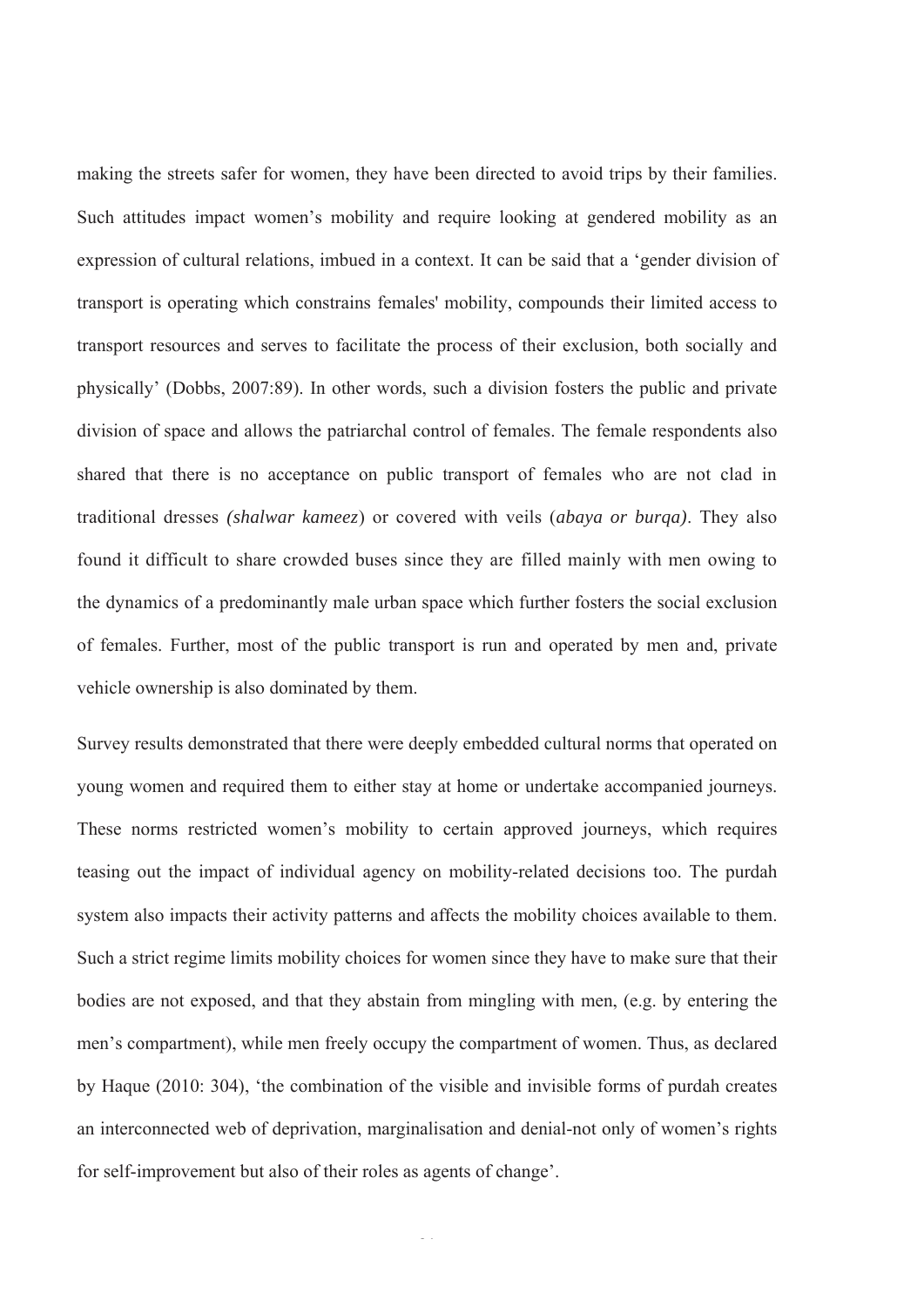Many women facing mobility issues do not work; and the decisions of those who do, and the jobs they opt for, depend very much on the availability of transport. The survey results also showed that the level of acceptance was even lower when women wanted to make decisions about leisure or socialising as compared to work-related trips. Therefore, for Whitzman (2012: 39) 'when applying a gendered lens to transport and mobility, it is important to consider the choice in relation to both daily and occasional activities.' Men are not questioned by their families and may take the relative ease of their mobility for granted, while the survey results displayed that women had internalised that they have lesser autonomy related to making decisions about their social lives, such as going out to meet friends. This result evidences how social power hierarchies at household level shape the decisions of women and how they are deprived of the right to claim control over their lives by their families. This gender exclusion needs to be included in the transport policy-making process, and there is a need to consider more innovative indicators related to their ability to make decisions for undertaking journeys in the study of transport poverty.

#### *5. Conclusion and policy implications*

The findings from the survey have been presented using the theoretical framework of transport poverty. Consistent with the literature, the survey has provided insights into the context of Karachi to investigate the variety of factors which contribute to transport poverty for women. It also showed how socio-cultural conditions permeate social life and have a crucial impact on women's means and modes of mobility. A few previous studies have documented the impact of social restrictions on women's mobility on their employment, and other opportunities, but the implications of transport poverty on their decision-making has been poorly addressed.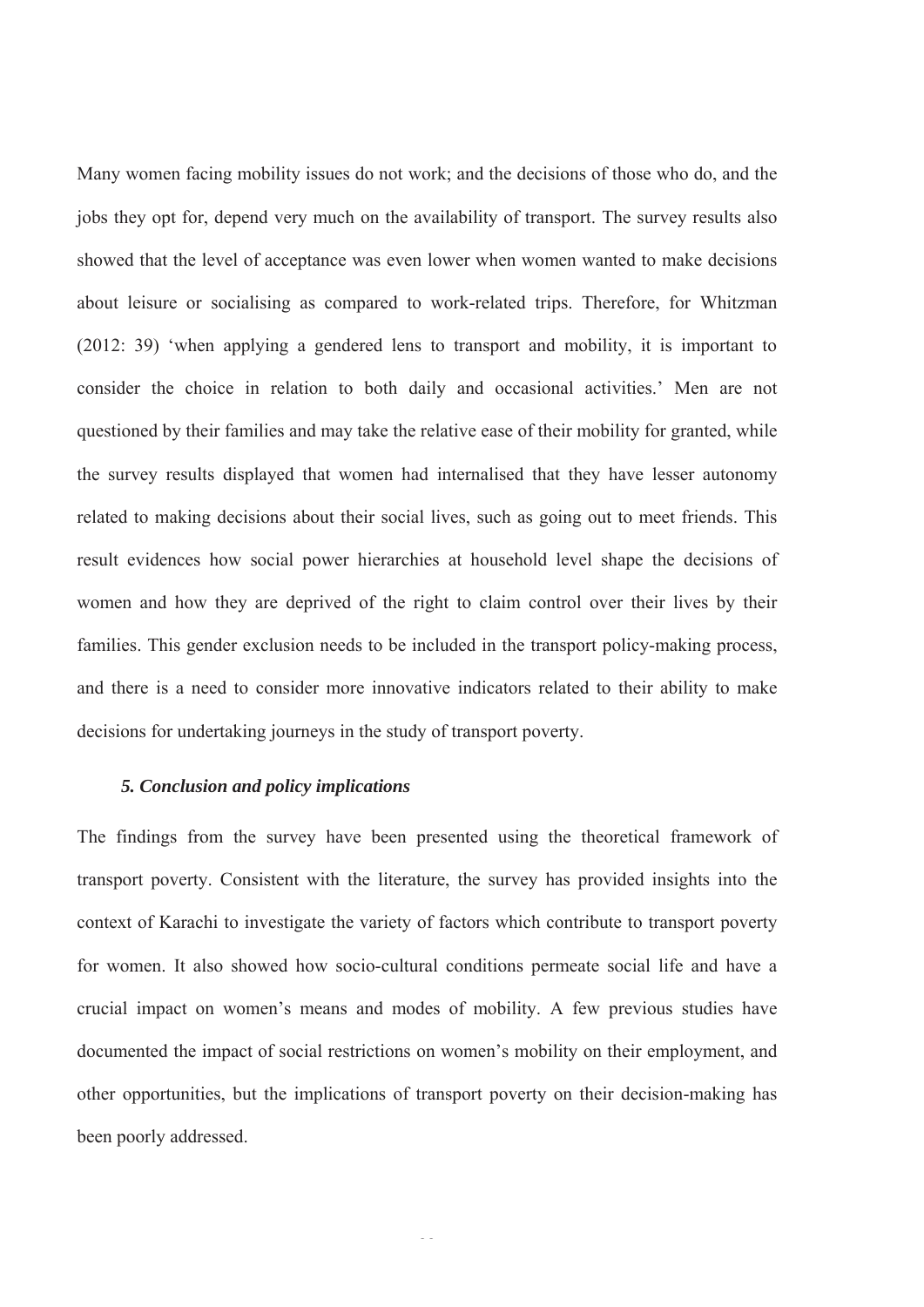The existing approach to mobility in Karachi is not gender-inclusive, and hence there is a need to allude to the cultural barriers such as the impact of the culturally preferred gendered division of labour and gender power hierarchy on the individual agency to be mobile. Women spend more time and money on transport but do not get any benefits of improved transport such as timesaving, comfortable and safer trips, due to the lack of choice, autonomy to decide, and prevalent social attitudes. Therefore, it is proposed that models of transport poverty should include the social exclusion of women due to constrained decision-making as a factor in the social inequalities in transport. Their lack of agency and decision making related to mobility should be emphasised in models of transport poverty and to understand the additional barriers faced by women. This can be measured by considering women's suppressed participation in activities and increased dependence on others, besides the frequently used measures such as harassment, limited geographical scope, frequency, and accessibility. In Karachi, these hindrances result in women having to undertake prolonged and more complicated journeys than men.

Exploring the social dimension of transport has allowed the emergence of several themes, which can help advance this understanding in the domain of transport poverty, and there can be many useful policy implications of each. For instance, the case of harassment, as alluded to previously, inhibits the movement of women and their daily tasks. Their mobility decisions are strongly influenced by their need to feel safe. This concern is also reinforced by their family members which means that policies and projects need to be designed to reduce the level of unequal access to opportunities. Therefore, instead of introducing reforms for gender equality, there is a much greater need for guaranteeing gender equity through formulating policies and introducing a better service, that can particularly benefit women.

Another example is the way the frequency of trips as well as modal choice for women is influenced by their lack of agency, i.e., the need to have approval from the families and to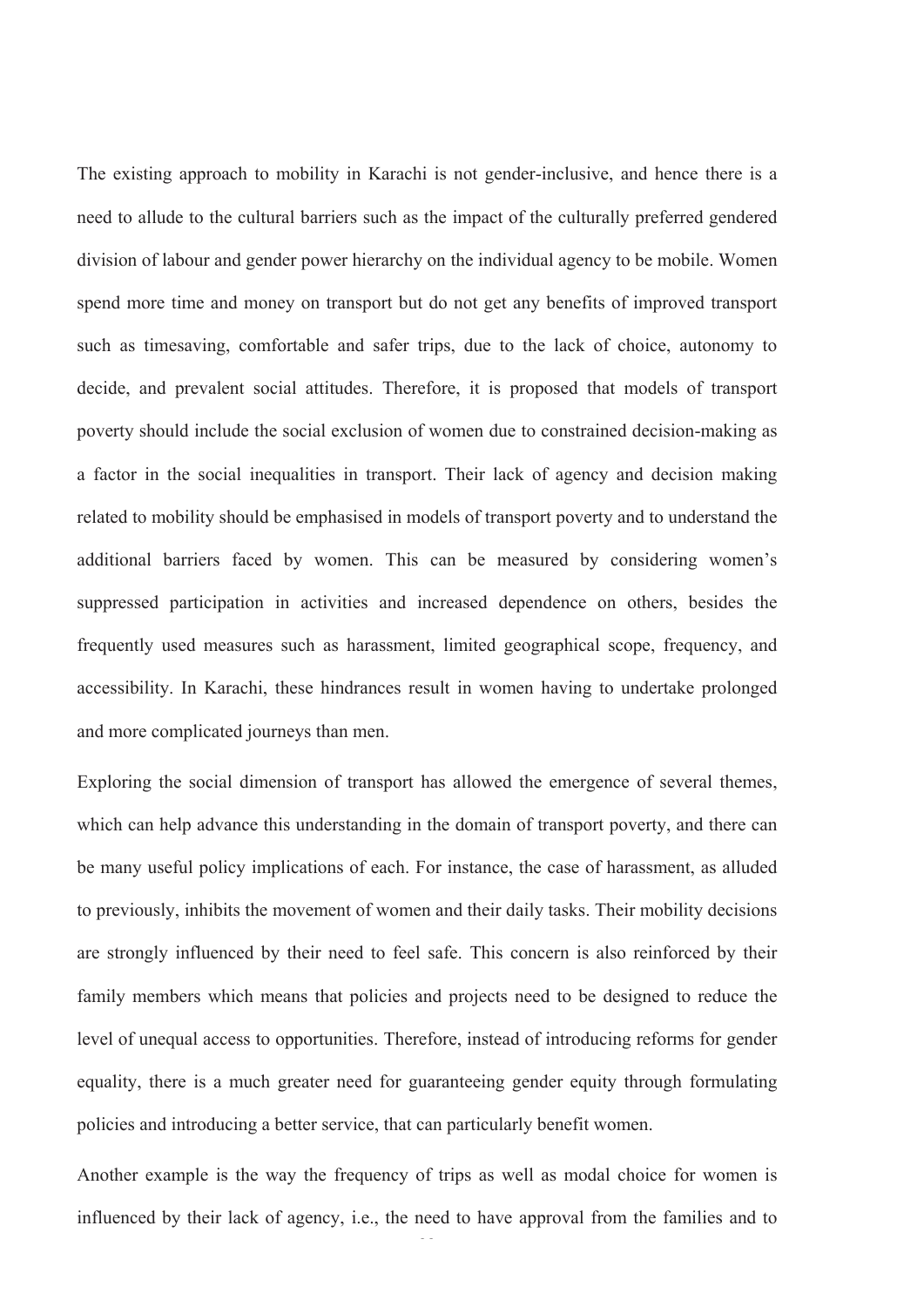travel safely. Since decision-making related to mobility fostered power and confidence, there is a need to curtail the factors that deprive women of their agency. Overall, transport-related social exclusion is not limited to the problems with the public- or private transport and the mobility discourse cannot be confined to only accessibility, proximity and affordability-based measures. The lack of agency dictated by the gender identity of an individual also plays a key role. Thus, in order to understand how the gendered urban culture of Karachi, characterised by gender inequality, exacerbates difficulties for women in using public transport, agencybased indicators need to be incorporated in the model of transport poverty.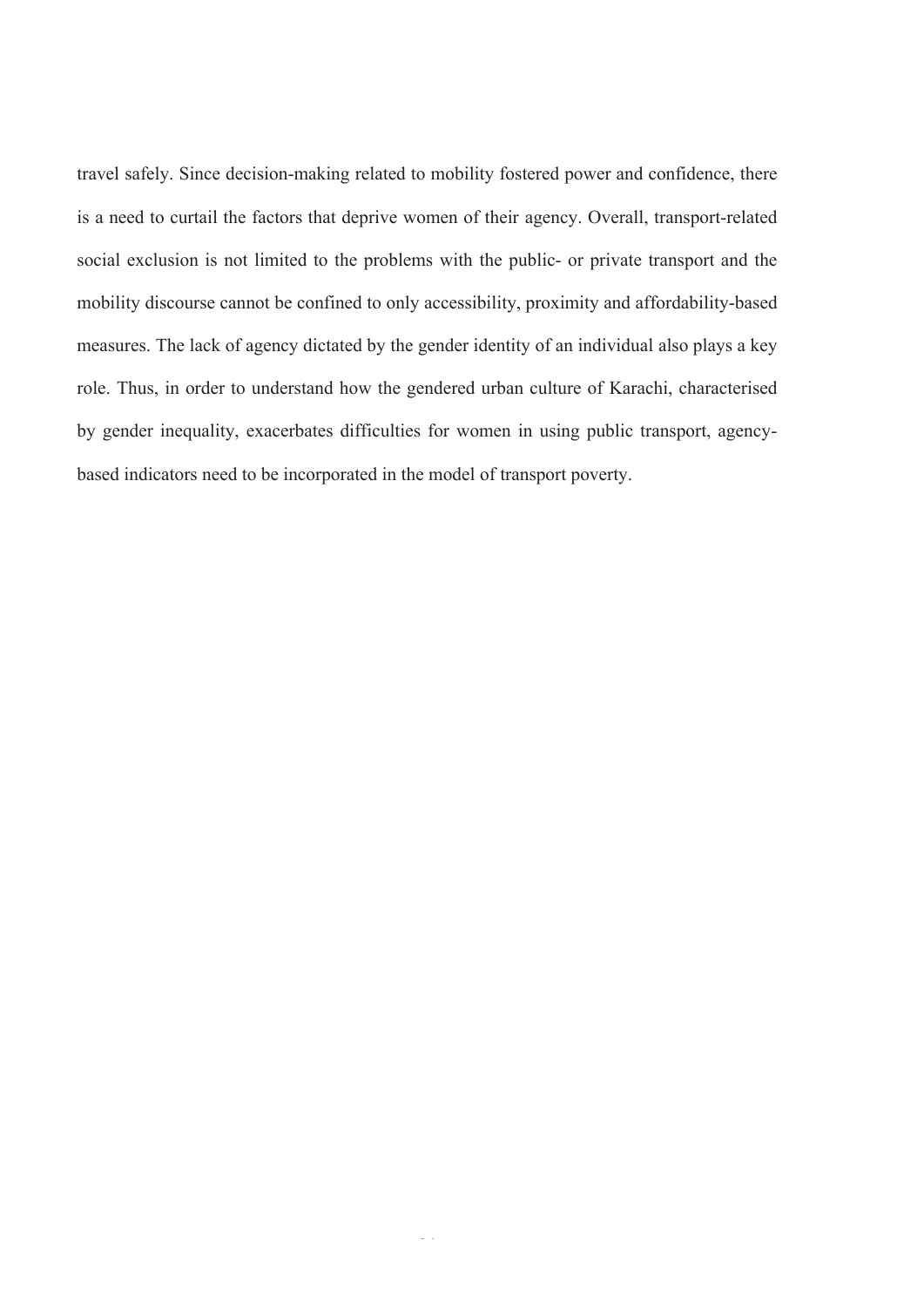#### **References:**

Adeel, M., 2016. 'Gender inequality in mobility and mode choice in Pakistan'. *Transportation*. 44 (6). pp. 1519-1534.

Ahmed, T., 2019. Public transport in Karachi caters only 42 pc demand: study. Business Recorder. Feb 6th, 2019. Available at: https://fp.brecorder.com/2019/02/20190206445088/

Ali, S., Uddin, W. and Imran, M., 2010. Urban transport policy for Karachi and other Pakistani cities. Available at: http://climateinfo.pk/frontend/web/attachments/data-type/pga\_058672.pdf

Ali, S.A., 2017. *The wheels of Karachi buses grind to a halt*. The Express Tribune. https://tribune.com.pk/story/1532176/wheels-karachis-buses-grind-halt/

Anwar, N. H., 2013. 'Planning Karachi's Urban Futures. Asia Research Institute', *Working Paper Series No. 203*, National University Singapore.

Asian Development Bank (ADB)., 2015. *Policy brief: A safe public transportation environment for Women and Girls*, ADB Avenue: Philippines.

Burchardt, T., 2000. Enduring Economic Exclusion: disabled people, income and work. York: York Publishing Services.

- Butler, J., 1990. Gender trouble: Feminism and the Subversion of Identity. New York. https://doi.org/10.1057/fr.1991.33.
- Creswell, T., 2010. Towards a politics of mobility. *Environment and Planning D: Society and Space*. https://doi.org/10.1068/d11407.

Currie, G. and Delbosc, A., 2010. Modelling the social and psychological impacts of transport disadvantage. *Transportation*, 37(6), pp. 953-966.

Dobbs, L., 2007. Stuck in the Slow Lane: Reconceptualising the Links between Gender, Transport and Employment. *Gender, Work and Organization* 14 (2), pp. 85–108

Doughty, K and Murray, L., 2014. Discourses of Mobility: Institutions, Everyday Lives and Embodiment. *Mobilities.* DOI: 10.1080/17450101.2014.941257.

Drew, E., Emerek, R., Mahon, E. (Eds.) 1998. Women, Work and the Family in Europe, Routledge, London.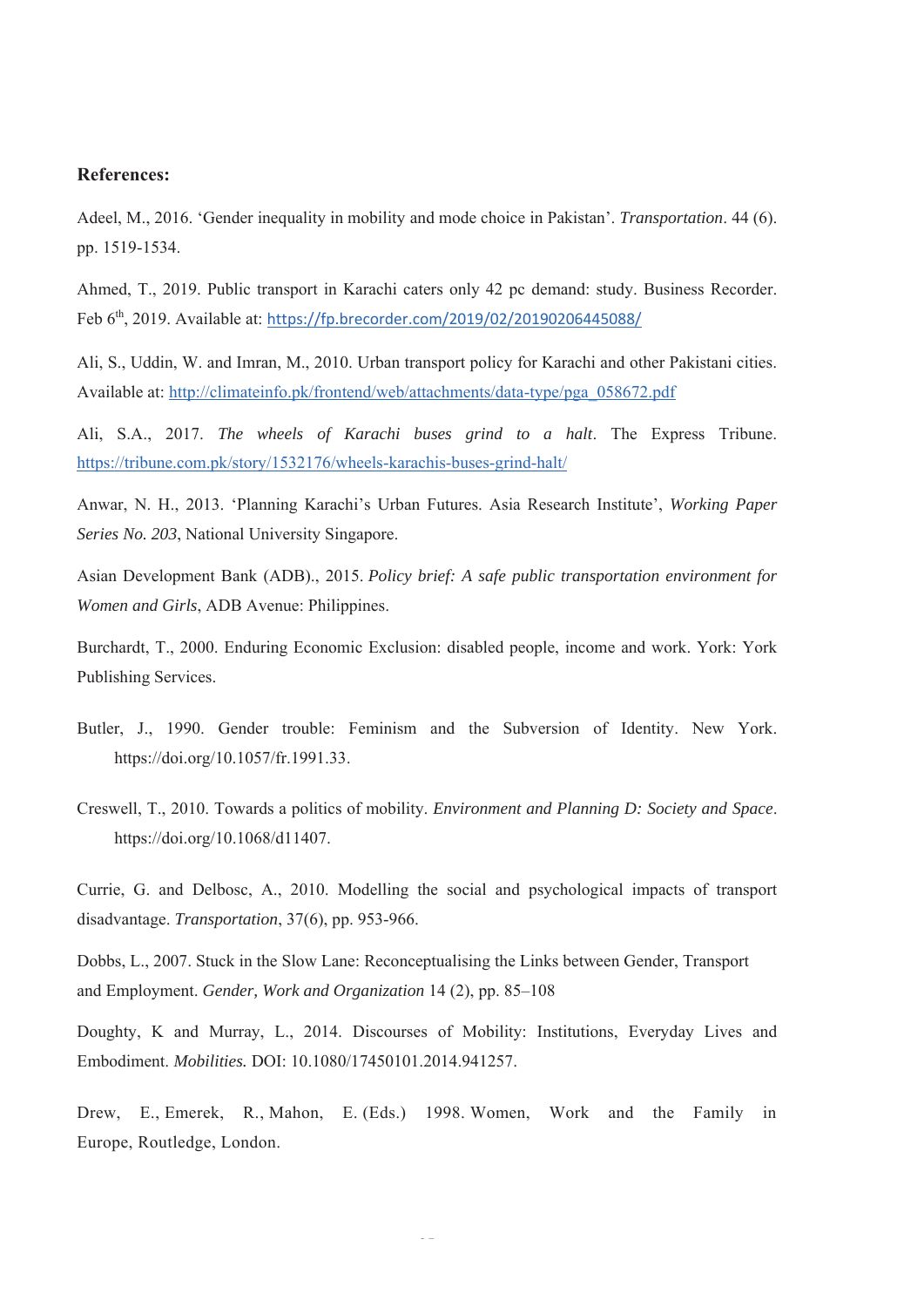Grieco M.S., 2003. Transport and social exclusion: new policy grounds, new policy options, paper presented at *10th International Conference on Travel Behaviour Research*, 10-15 August 2003, Lucerne

Haeri, S., 2002. No shame for the sun: Lives of Professional Pakistani Women. Syracuse, N.Y.: Syracuse University Press.

- Hasan, A., Mohib, M., 2003. The Case of Karachi, Pakistan, *Understanding Slums:* Case *Studies for the Global Report on Human Settlements*. London: UK Development Planning Unit, University College London.
- Hasan, A and Raza, M., 2015. Responding to the transport crisis in Karachi. *IIED Working Paper*. IIED, London.

Haque, R., 2010. Gender and Nexus of Purdah Culture in Public Policy. *South Asian Studies A Research Journal of South Asian Studies* Vol. 25, No. 2, July-December 2010, pp. 303-310.

Harrison, J., 2012. *Gender segregation on public transport in South Asia: a critical evaluation of approaches for addressing harassment against women.* Dissertation submitted to the University of London.

Hashim, A., 2015. Karachi public transport on the verge of collapse: Report. *DAWN* [Online] 23 January Available from: https://www.dawn.com/news/1158772 [Accessed 14 Jun 2017].

Heraa, N., 2013. *Transportation system of Karachi, Pakistan.* Research Report Presented to the Faculty of the Graduate School of Asia Pacific Studies, Ritsumeikan Asia Pacific University (Unpublished)

Hine, J.P. and Mitchell, F., 2001. Better for Everyone? Travel Experiences and Transport Exclusion, *Urban Studies*, 38, pp. 319–32.

Hoodbhoy, P., 2013.Women on motorbikes-What the problem? *The Express Tribune*, February 23rd, 2013. [Online] Available at: https://tribune.com.pk/story/511107/women-on-motorbikes-whats-theproblem/

Jensen, O., 2009. Flows of meaning, cultures of movements–Urban mobility as meaningful everyday life practice, *Mobilities,* 4.(1), pp. 139–58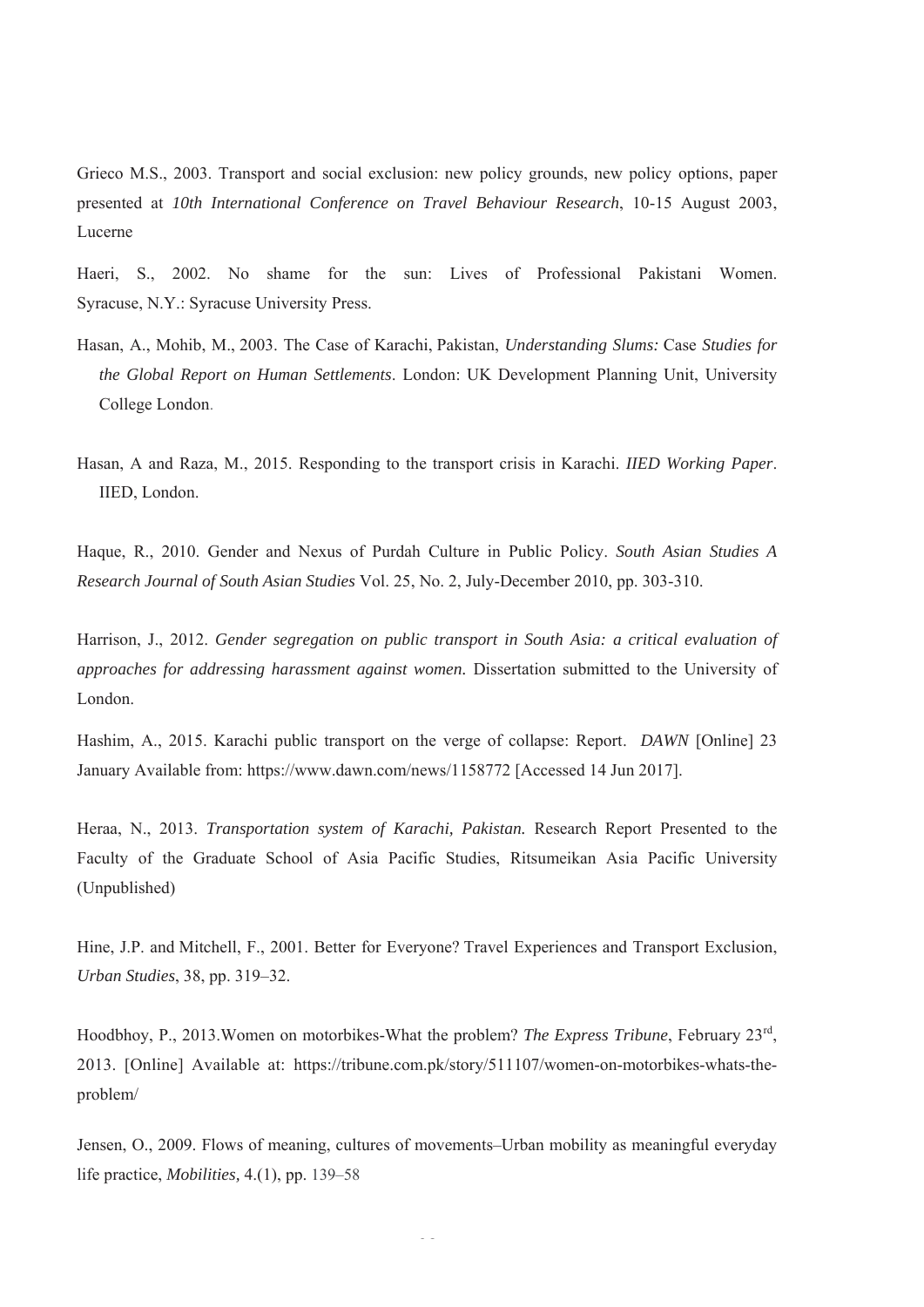Kaufmann, V., 2002. Re-thinking mobility. Ashgate, Burlington.

Kazmi, S.J.H., Mehdi, M.R., Arsalan, M.H., 2011. Karachi: The Commercial Capital of Pakistan. in *Urbanisation in South Asia: Focus on Mega Cities*. January 2011, pp. 252–283.

Khan, M.I., Yasmin, T., Khan, N.B., 2016. Safety Issues Associated with the Use and Operation of Natural Gas Vehicles: Learning from Accidents in Pakistan. *Journal of the Brazilian Society of Mechanical Sciences and Engineering* 38 (8), pp. 2481–2497.

Khatwani, M.K., 2017. Professional Women's Experience of Autonomy and Independence in Sindh-Pakistan. In Aida Alvanius (ed.) *Gender differences in different contexts*. InTech: Croatia, pp. 93-116.

Khawar, H., 2017. *Karachi's population- fiction and reality.* The Express Tribune. Sept 4, 2017. Available at: https://tribune.com.pk/story/1505657/karachis-population-fiction-reality/

Kwan, M.P., 1999. Gender and Individual Access to Urban Opportunities: A Study Using Space–time Measures, *Professional Geographer* 51 (2), pp. 211–227.

Levitas, R., Pantazis, C., Fahmy, E., Gordon, D., Lloyd, E., Patsios, D., 2007. *The Multidimensional Analysis of Social Exclusion Department of Sociology and School for Social Policy.* Townsend Centre for the International Study of Poverty and Bristol Institute for Public Affairs. University of Bristol, Bristol.

Levy, C., 1992. The importance of gender in planning urban transport. In: Ostergaard, L (ed,) Gender and development, a practical guide. London: Routledge.

Levy, C., 2013. Travel Choice Reframed: "Deep Distribution" and Gender in Urban Transport. *Environment and Urbanization* 25 (1), pp.47–63

Little, J., Linda, P., Richardson, P., 1989. Women in Cities-Gender and the Urban Environment. New York: New York University Press.

Lucas, K., 2011. Transport and Social Exclusion: Where Are We Now? In: Grieco M., and Urry, J. (eds.) *Mobilities: new perspectives on transport and society* Surrey, UK: Ashgate Publishing Limited, pp 223-244.

Lucas, K., 2012. 'Transport and social exclusion: Where are we now?' *Transport Policy*, 20, pp.105- 113.

Lucas, K., Mattioli, G., Verlinghieri, E., and Guzman, A., 2016. 'Transport Poverty and its Adverse Social Consequences'*. Proceedings of the Institution of Civil Engineers - Transport* 169 (6), 353-365.

 $\tilde{a}$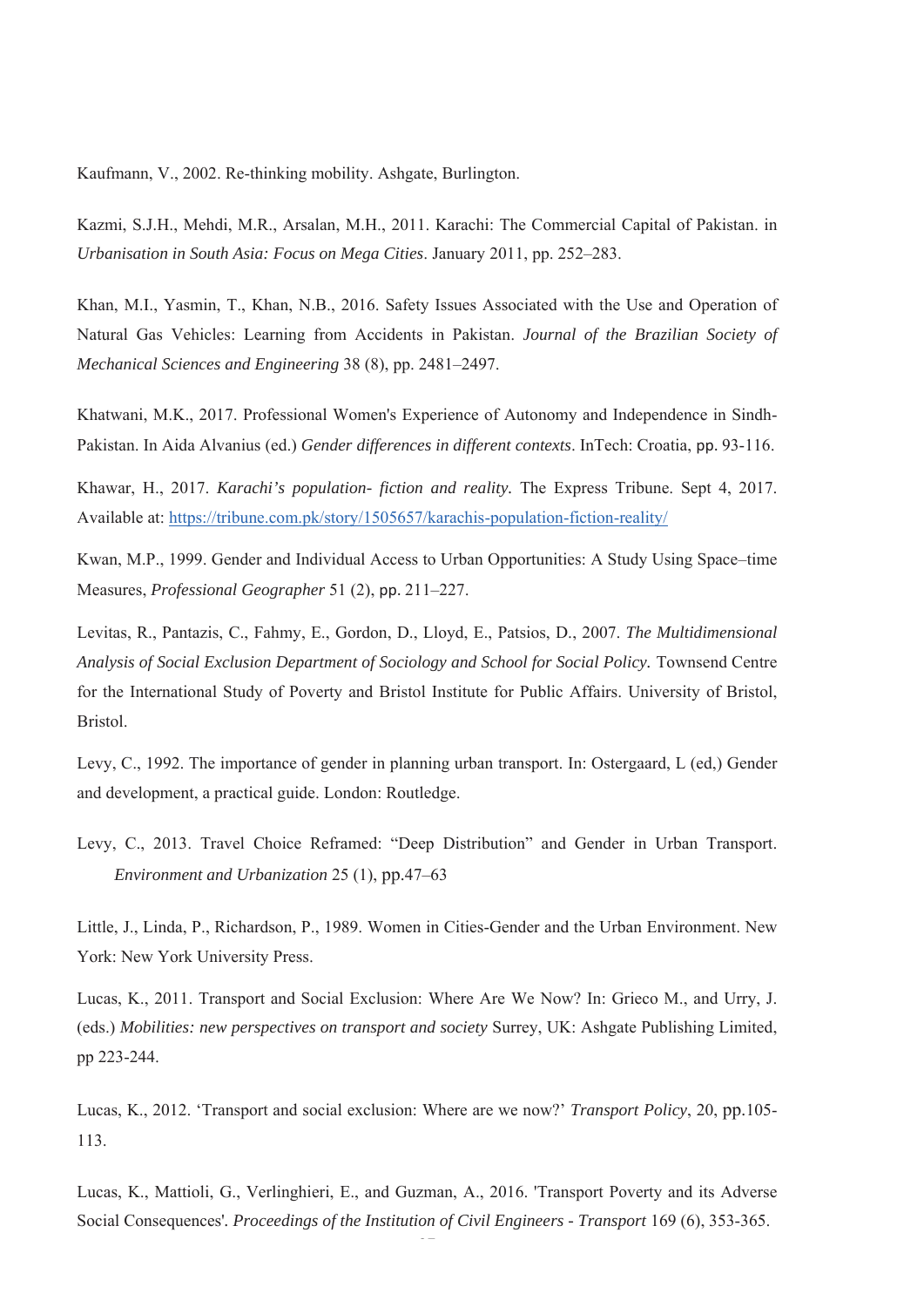Mahmood, J., 2008. Open rickshaws, hookers and harassment. *The Nation* [online] 27 October. Available at: http://nation.com.pk/27-Oct-2008/open-rickshaws-hookers--and-harassment .

Magnusson, E. and Marecek, J., 2012. *Gender and culture in psychology*: *Theories and* practices. Cambridge, UK: Cambridge.

Mattioli, G., Lucas, K., and Marsden, G., 2017. Transport poverty and fuel poverty in the UK: from analogy to comparison. *Transport Policy*, 59, pp. 93-105.

Mathieson, J., Popay, J., Enock, E., Escorel, S., Hernandez, M., Johnston, H., and Rispel, L., 2008. Social Exclusion*,* Meaning*,* Measurement and Experience and Links to Health Inequalities: A Review of Literature. WHO Social Exclusion Knowledge Network.

Papanek, H., 1971. Purdah in Pakistan: Seclusion and Modern Occupations for Women. *Journal of Marriage and the Family*. https://doi.org/10.2307/349849.

Preston, J. and Rajé, F. 2007. Accessibility, mobility and transport-related social exclusion. *Journal of Transport Geography*, 15 (3).,151-160.

Qureshi, I. and Lu, H., 2007. Urban Transport and Sustainable Transport Strategies: A Case Study of Karachi, Pakistan, *Tsinghua Science & Technology.* 12(3): pp. 309–317.

Qureshi, S., 2010. The fast-growing megacity Karachi as a frontier of environmental challenges: Urbanization and contemporary urbanism issues. *Journal of Geography and Regional Planning* Vol*. 3*(11), pp. 306-321.

Riaz, A. F., 2012. Architectures of the Veil: The Representation of the Veil and Zenanas in Pakistani Feminists' Texts. Electronic Thesis and Dissertation Repository. 448. https://ir.lib.uwo.ca/etd/448

Roy, A., 2010. Gender, Poverty, and Transportation in the Developing World. *Transportation Research Board Conference Proceedings* [online], 50-62. Retrieved from http://www.trb.org/Publications/Blurbs/164708.aspx%5Cnhttps://trid.trb.org/view/1094893.

Saleem, F., 2019. Karachi's sad tale of transport. *Dawn News*. July 15, 2019. Available at: https://www.dawn.com/news/1494018.

Sanchez-Triana, E., Enriquez, S., Larsen, B., Webster, P., and Afzal, J., 2015. *Sustainability and Poverty Alleviation: Confronting Environmental Threats in Sindh, Pakistan.* The World Bank Group: Washington.